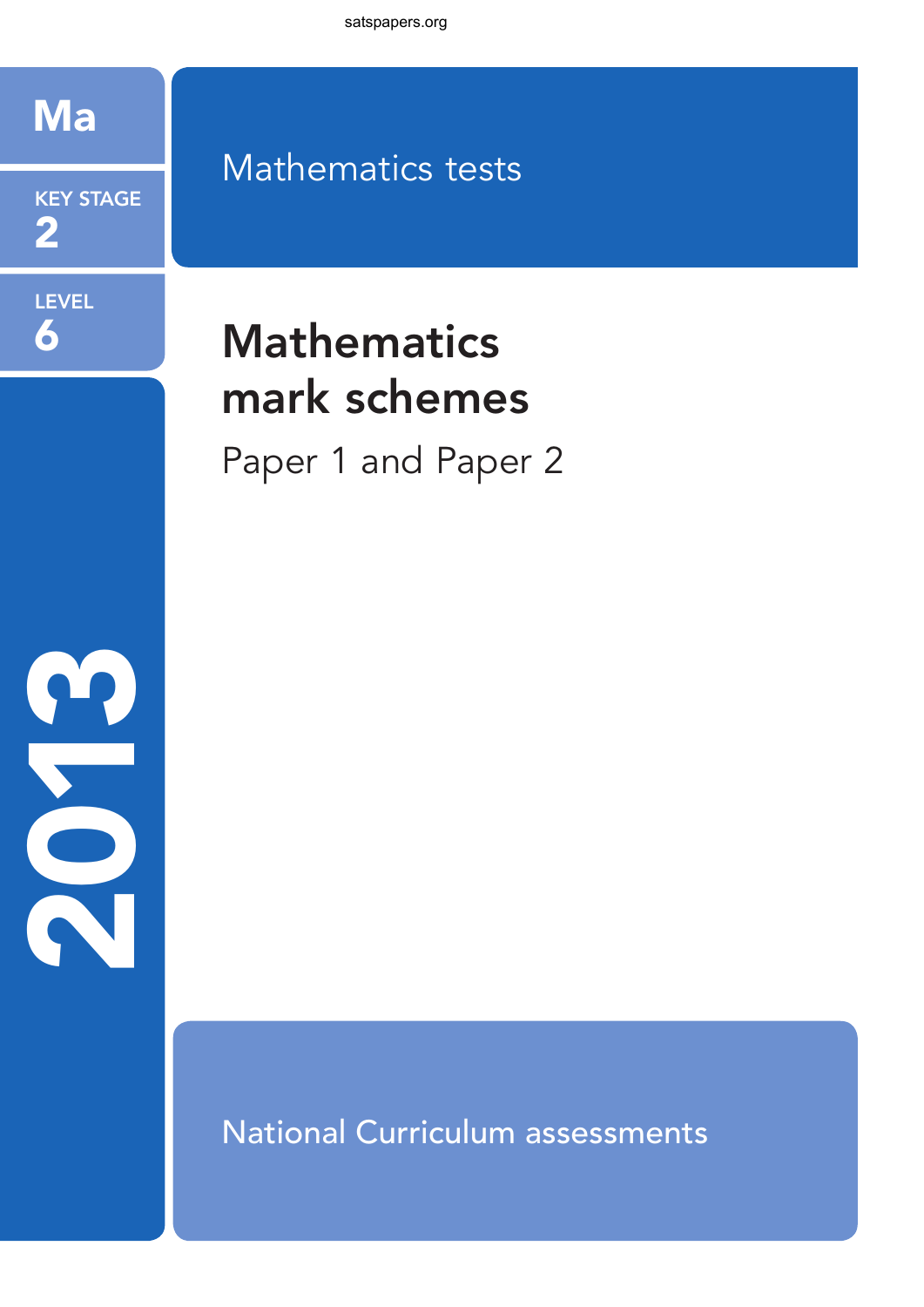[BLANK PAGE]

This page is intentionally blank.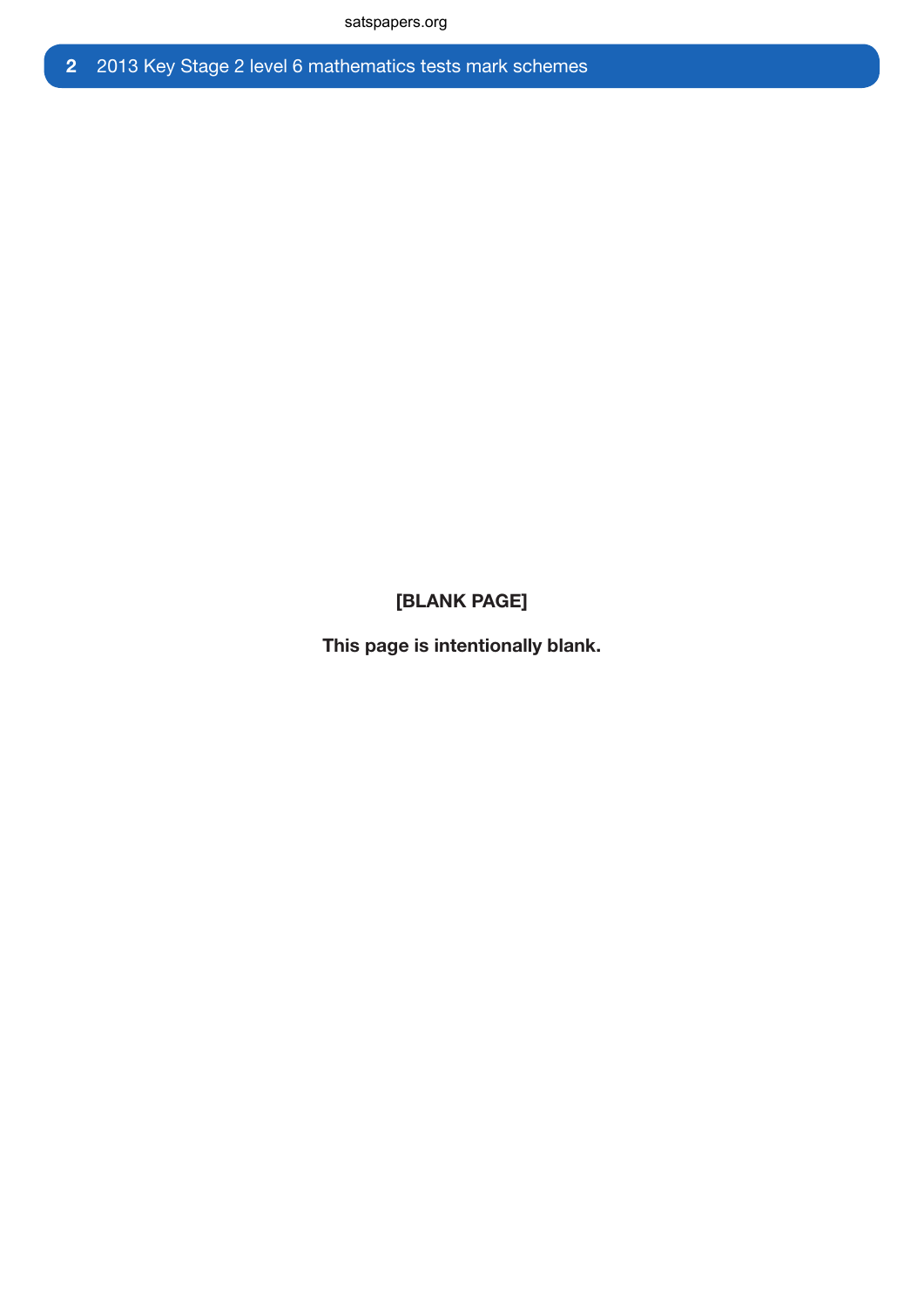# Introduction

The Standards and Testing Agency (STA) is responsible for the development and delivery of statutory tests and assessments in 2013. The STA is an executive agency of the Department for Education. The test papers will be marked by external markers employed by STA.

This booklet contains the mark schemes for level 6 mathematics paper 1 and paper 2. Level threshold tables will be available at www.education.gov.uk/ks2 from Tuesday 9 July 2013.

Paper 1 carries a total of 26 marks. Paper 2 carries a total of 24 marks. There is no mental mathematics test in the level 6 test.

The mark schemes were written alongside the questions, with children's responses added as examples to the mark schemes following trials. The mark schemes indicate the criteria on which judgements should be made. In areas of uncertainty, however, markers should use professional judgement based on the training they have received.

A number of questions in both papers contain elements of using and applying mathematics. These are not referenced explicitly in the mark scheme.

The 2013 Key Stage 2 level 6 mathematics tests and mark schemes were produced by the Key Stage 2 mathematics test development team at STA.

## General guidance

The marking information for each question is set out in the form of tables, which start on page 10 of this booklet.

The 'Question' column on the left-hand side of each table provides a quick reference to the question number and the question part.

The 'Requirement' column may include two types of information:

- a statement of the requirements for the award of each mark, with an indication of whether credit can be given for correct working; and
- examples of some different types of correct response.

The 'Mark' column indicates the total number of marks available for each question part.

The 'Additional guidance' column indicates alternative acceptable responses, and provides details of specific types of response that are unacceptable. Other guidance, such as the range of acceptable answers, is provided as necessary. The '!' is used to indicate responses that are not presented conventionally but are awarded mark(s) in recognition of children's mathematical understanding at this age.

#### Applying the mark schemes

To ensure consistency of marking, the most frequent queries about applying the mark scheme are listed on pages 4 and 5 along with the action the marker will take. This is followed by further guidance on pages 6 and 7 relating to the marking of questions that involve money, time and other measures. Specific guidance on marking responses involving coordinates, probability and algebra is given on pages 8 and 9. Unless otherwise specified in the mark scheme, markers will apply these guidelines in all cases.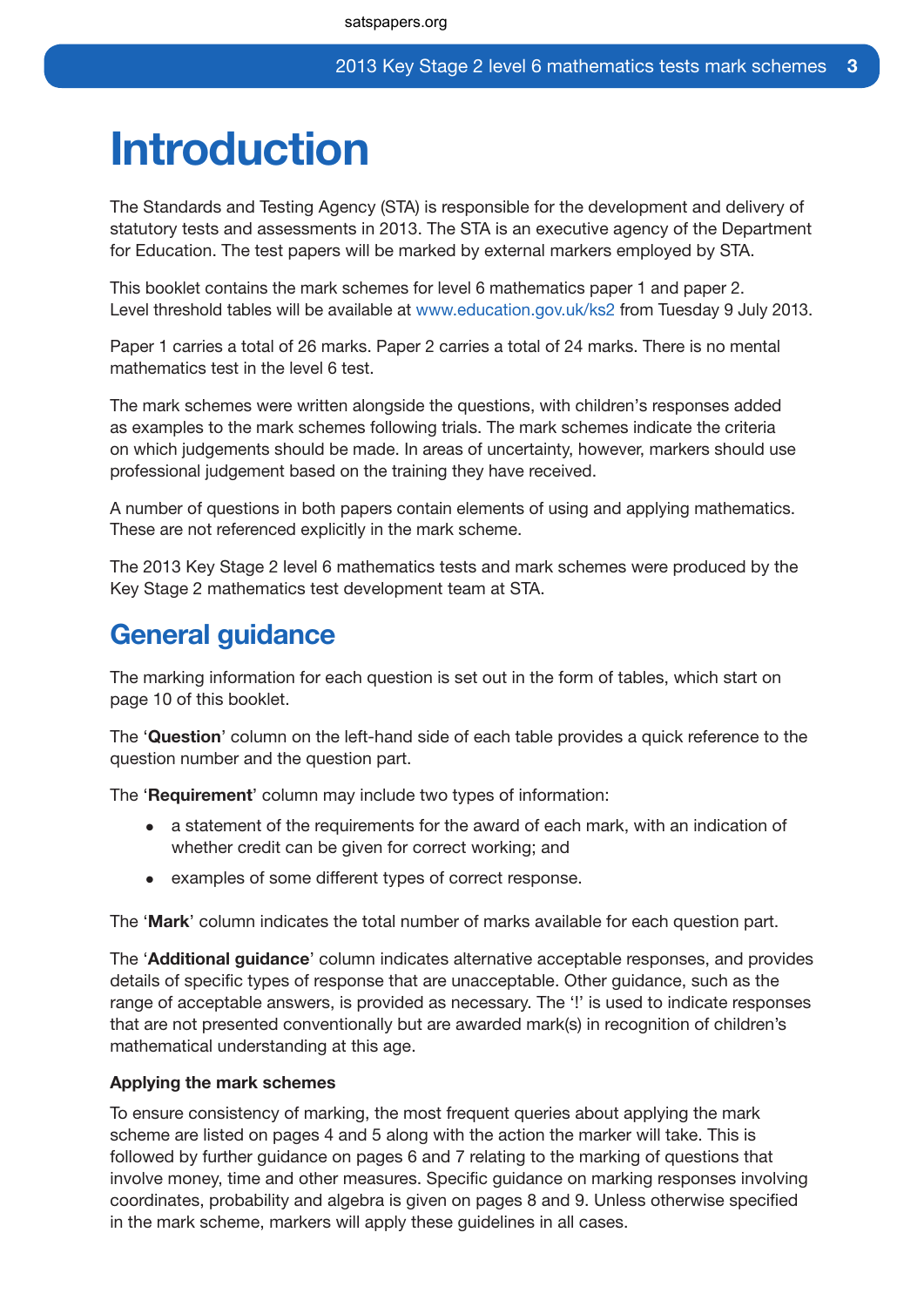### satspapers.org

## 4 2013 Key Stage 2 level 6 mathematics tests mark schemes

| What if                                                                                                 | <b>Marking procedure</b>                                                                                                                                                                                                                                                                                                                                                                                                                                                                                                                                                                               |  |  |
|---------------------------------------------------------------------------------------------------------|--------------------------------------------------------------------------------------------------------------------------------------------------------------------------------------------------------------------------------------------------------------------------------------------------------------------------------------------------------------------------------------------------------------------------------------------------------------------------------------------------------------------------------------------------------------------------------------------------------|--|--|
| The child's response is numerically<br>or algebraically equivalent to the<br>answer in the mark scheme. | Markers will award the mark unless the mark scheme states otherwise.                                                                                                                                                                                                                                                                                                                                                                                                                                                                                                                                   |  |  |
| The child's response does<br>not match closely any of the<br>examples given.                            | Markers will use their judgement in deciding whether the response corresponds with<br>the statement of the requirements given in the 'Requirement' column. Reference will<br>also be made to the 'Additional guidance' column and, if there is still uncertainty,<br>markers will contact the supervising marker.                                                                                                                                                                                                                                                                                      |  |  |
| The child has responded<br>in a non-standard way.                                                       | Calculations, formulae and written responses do not have to be set out in any<br>particular format. Children may provide evidence in any form as long as its meaning<br>can be understood. Diagrams, symbols or words are acceptable for explanations<br>or for indicating a response. Any correct method of setting out working, however<br>idiosyncratic, will be accepted.                                                                                                                                                                                                                          |  |  |
| There appears to be a misreading<br>affecting the working.                                              | This is when the child misreads the information given in the question and uses different<br>information without altering the original intention or difficulty level of the question. For<br>each misread that occurs, one mark only will be deducted.                                                                                                                                                                                                                                                                                                                                                  |  |  |
| No answer is given in the expected<br>place, but the correct answer is<br>given elsewhere.              | Where a child has shown understanding of the question, the mark(s) will be given.<br>In particular, where a word or number response is expected, a child may meet the<br>requirement by annotating a graph or labelling a diagram elsewhere in the question.                                                                                                                                                                                                                                                                                                                                           |  |  |
| The child's answer is correct but<br>the wrong working is shown.                                        | A correct response will always be marked as correct.                                                                                                                                                                                                                                                                                                                                                                                                                                                                                                                                                   |  |  |
| The response in the answer box is<br>wrong but the correct answer is<br>shown in the working.           | Where appropriate, detailed guidance<br>will be given in the mark scheme, which<br>markers will follow. If no guidance is<br>given, markers will examine each case to<br>decide whether:<br>• the incorrect answer is due to a<br>If so, the mark will be awarded.<br>transcription error<br>• the child has continued to<br>If so, the mark will be awarded.<br>give redundant extra working<br>which does not contradict work<br>already done<br>• the child has continued to give<br>If so, the mark will not be awarded.<br>redundant extra working which<br>does contradict work already<br>done. |  |  |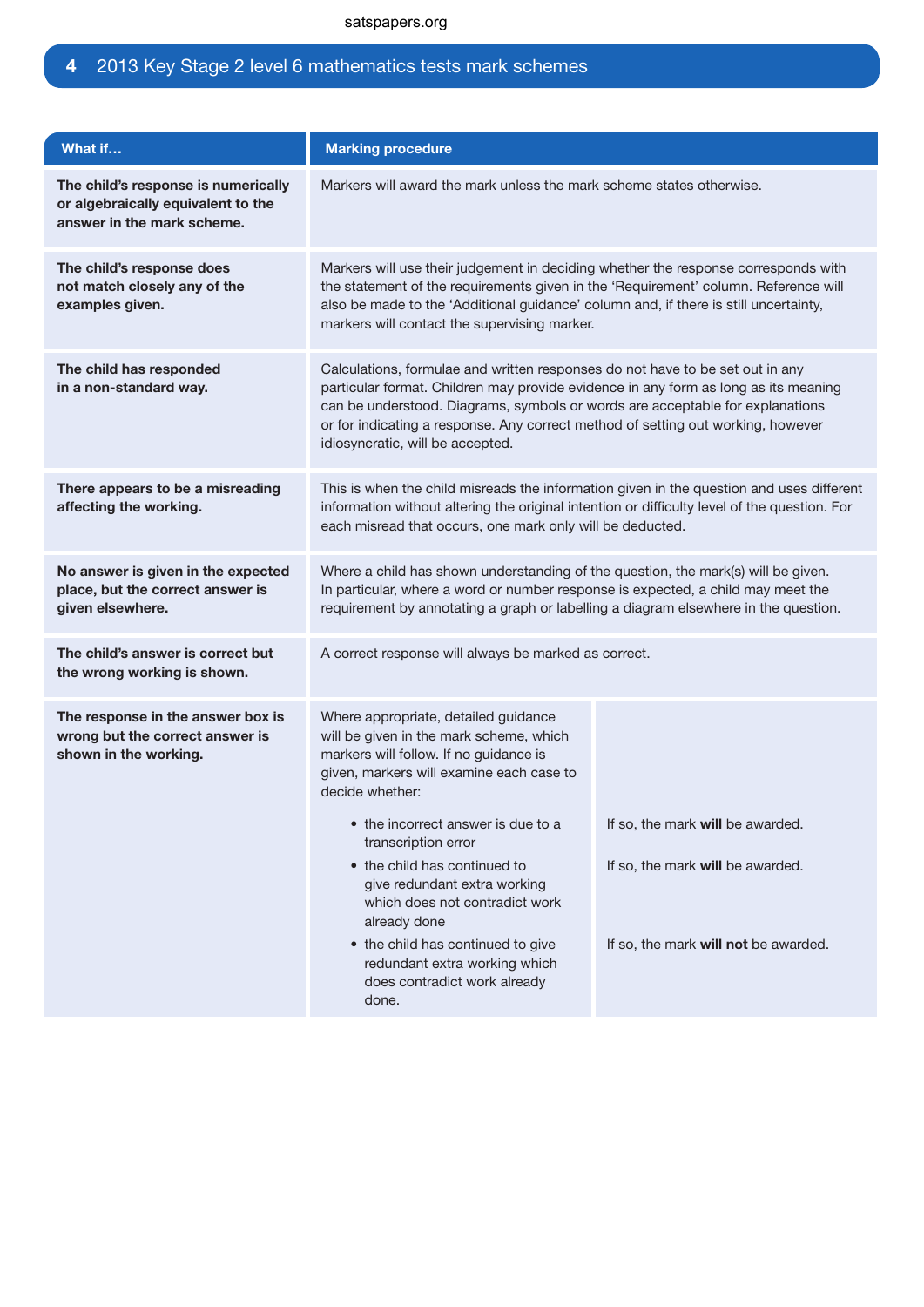| What if                                                                                                     | <b>Marking procedure</b>                                                                                                                                                                                                                                      |  |  |  |
|-------------------------------------------------------------------------------------------------------------|---------------------------------------------------------------------------------------------------------------------------------------------------------------------------------------------------------------------------------------------------------------|--|--|--|
| The correct response has been<br>crossed out and not replaced.                                              | Any legible crossed-out work that has not been replaced will be marked according to<br>the mark scheme. If the work is replaced, then crossed-out work will not be considered.                                                                                |  |  |  |
| More than one answer is given.                                                                              | If all answers are correct (or a range of answers is given, all of which are correct),<br>the mark will be awarded unless prohibited by the mark scheme. If both correct and<br>incorrect responses are given, no mark will be awarded.                       |  |  |  |
| The answer is correct but, in a later<br>part of the question, the child has<br>contradicted this response. | A mark given for one part will not be disallowed for working or answers given in a<br>different part, unless the mark scheme specifically states otherwise.                                                                                                   |  |  |  |
| The child has drawn lines which do<br>not meet at the correct point.                                        | Markers will interpret the phrase 'slight inaccuracies in drawing' to mean 'within or on a<br>circle of radius 2mm with its centre at the correct point'.<br>within the circle<br>on the circle<br>outside the circle<br>accepted<br>accepted<br>not accepted |  |  |  |

#### Recording marks awarded

Marking will take place on screen with markers viewing scanned images of children's scripts. Marks should be input on screen in accordance with the guidance given on the use of the on-screen marking software.

For multiple mark questions, markers will record the award of 3, 2, 1 or 0 as appropriate according to the mark scheme criteria. There will be provision in the software to record questions not attempted (NR: no response).

The software will aggregate mark totals automatically.

Further details on recording of marks and the use of the on-screen system will be given at marker training.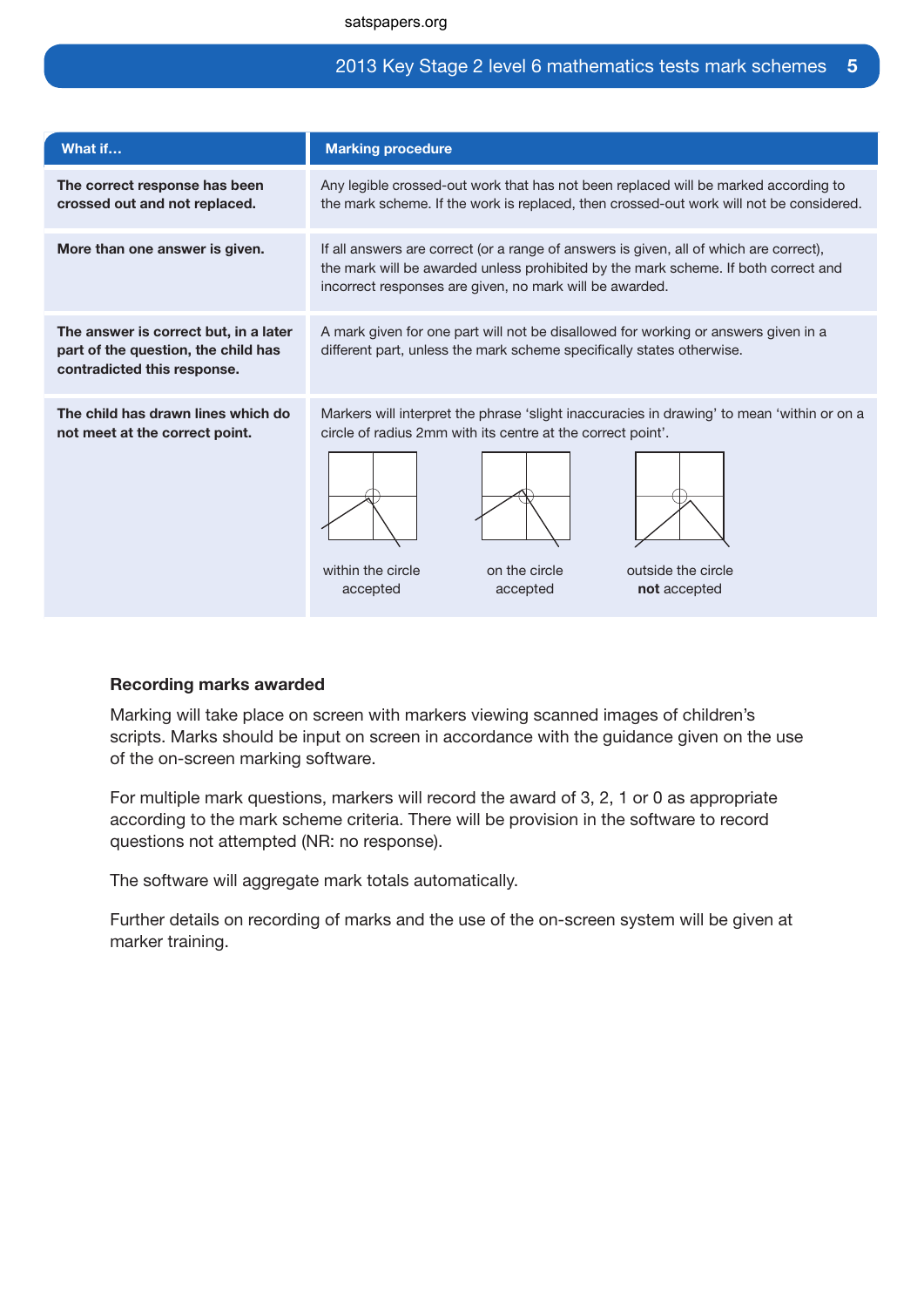# Marking specific types of question – summary of additional guidance

### Responses involving money

|                                                             | <b>Accept</b>                                                                                                                                                                                                                             | Do not accept                                                                                                                                                                             |  |
|-------------------------------------------------------------|-------------------------------------------------------------------------------------------------------------------------------------------------------------------------------------------------------------------------------------------|-------------------------------------------------------------------------------------------------------------------------------------------------------------------------------------------|--|
| Where the £ sign<br>is given<br>for example: £3.20, £7<br>£ | £3.20<br>£7<br>£7.00<br>Any unambiguous indication of the correct<br>amount, eg:<br>£3.20p<br>£3 20 pence<br>£3 20<br>£3,20<br>£3-20<br>£3:20                                                                                             | Incorrect placement of pounds or pence, eg:<br>£320<br>£320p<br>Incorrect placement of decimal point, or<br>incorrect use or omission of 0, eg:<br>£3.2<br>£3 200<br>£320<br>$£3 - 2 - 0$ |  |
| Where the p sign<br>is given<br>for example: 40p<br>p       | 40 <sub>p</sub><br>Any unambiguous indication of the correct<br>amount, eg:<br>£0.40p                                                                                                                                                     | Incorrect or ambiguous use of pounds or pence,<br>eg:<br>0.40 <sub>p</sub><br>£40p                                                                                                        |  |
| Where no sign is given<br>for example: £3.20, 40p           | £3.20<br>40 <sub>p</sub><br>320p<br>£0.40<br>Any unambiguous indication of the correct<br>amount, eg:<br>£3.20p<br>£0.40p<br>£3 20 pence<br>£.40p<br>£3 20<br>£.40<br>£3,20<br>40<br>£3-20<br>0.40<br>£3:20<br>3.20<br>320<br>3 pounds 20 | Incorrect or ambiguous use of pounds or pence,<br>eg:<br>£320<br>£40<br>£320p<br>£40p<br>£3.2<br>0.4<br>0.40 <sub>p</sub><br>3.20p                                                        |  |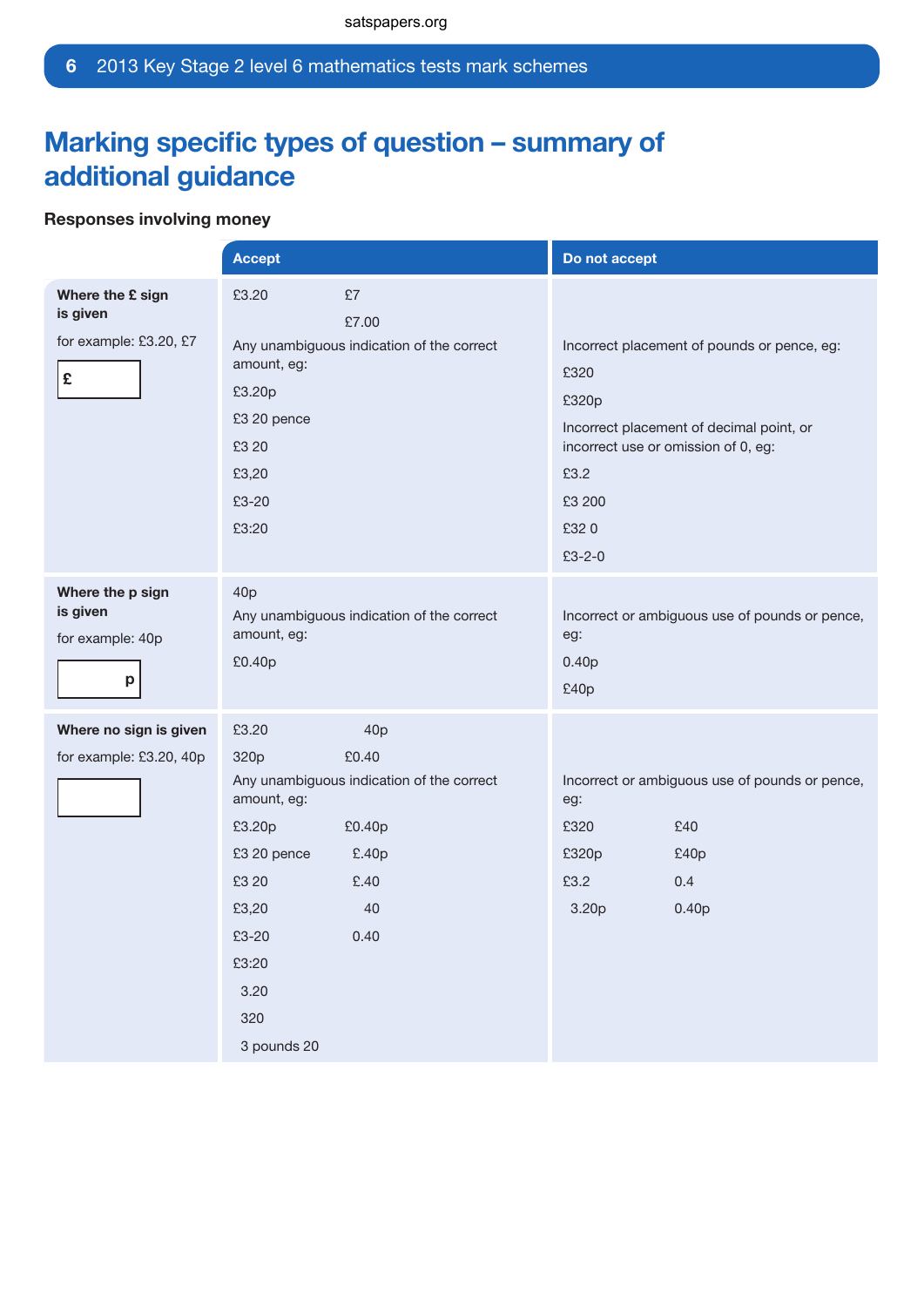## Responses involving time

|                    | <b>Accept</b>                               | Do not accept                                  |
|--------------------|---------------------------------------------|------------------------------------------------|
| A time interval    | 2 hours 30 minutes                          |                                                |
| for example:       | Any unambiguous, correct indication, eg:    | Incorrect or ambiguous time interval, eg:      |
| 2 hours 30 minutes | $2\frac{1}{2}$ hours                        | 2.30                                           |
|                    | 2.5 hours                                   | $2 - 30$                                       |
|                    | 2h 30                                       | 2,30                                           |
|                    | 2h 30 min                                   | 230                                            |
|                    | 2 3 0                                       | 2.3                                            |
|                    | 150 minutes                                 | 2.3 hours                                      |
|                    | 150                                         | 2.3h                                           |
|                    | Digital electronic time, ie:                | 2h <sub>3</sub>                                |
|                    | 2:30                                        | 2.30 min                                       |
| A specific time    | 8:40am                                      |                                                |
| for example:       | 8:40                                        |                                                |
| 8:40am, 17:20      | twenty to nine                              |                                                |
|                    | Any unambiguous, correct indication, eg:    | Incorrect time, eg:                            |
|                    | 08.40                                       | 8.4am                                          |
|                    | 8.40                                        | 8.40pm                                         |
|                    | 0840                                        | Incorrect placement of separators, spaces, etc |
|                    | 8 4 0                                       | or incorrect use or omission of 0, eg:         |
|                    | $8 - 40$                                    | 840                                            |
|                    | 8,40                                        | 8:4:0                                          |
|                    |                                             | 8.4                                            |
|                    | Unambiguous change to 12- or 24-hour clock, | 084                                            |
|                    | eg:                                         |                                                |
|                    | 17:20 as 5:20pm or 17:20pm                  |                                                |

### Responses involving measures

|                                                                     | Accept,                                                                                                              | Do not accept                                      |
|---------------------------------------------------------------------|----------------------------------------------------------------------------------------------------------------------|----------------------------------------------------|
| Where units are given<br>(eg: kg, m, l)<br>for example: 8.6kg<br>kg | 8.6 <sub>kg</sub><br>Any unambiguous indication of the correct<br>measurement, eg:<br>8.60kg<br>8.6000kg<br>8kg 600g | Incorrect or ambiguous use of units, eg:<br>8600kg |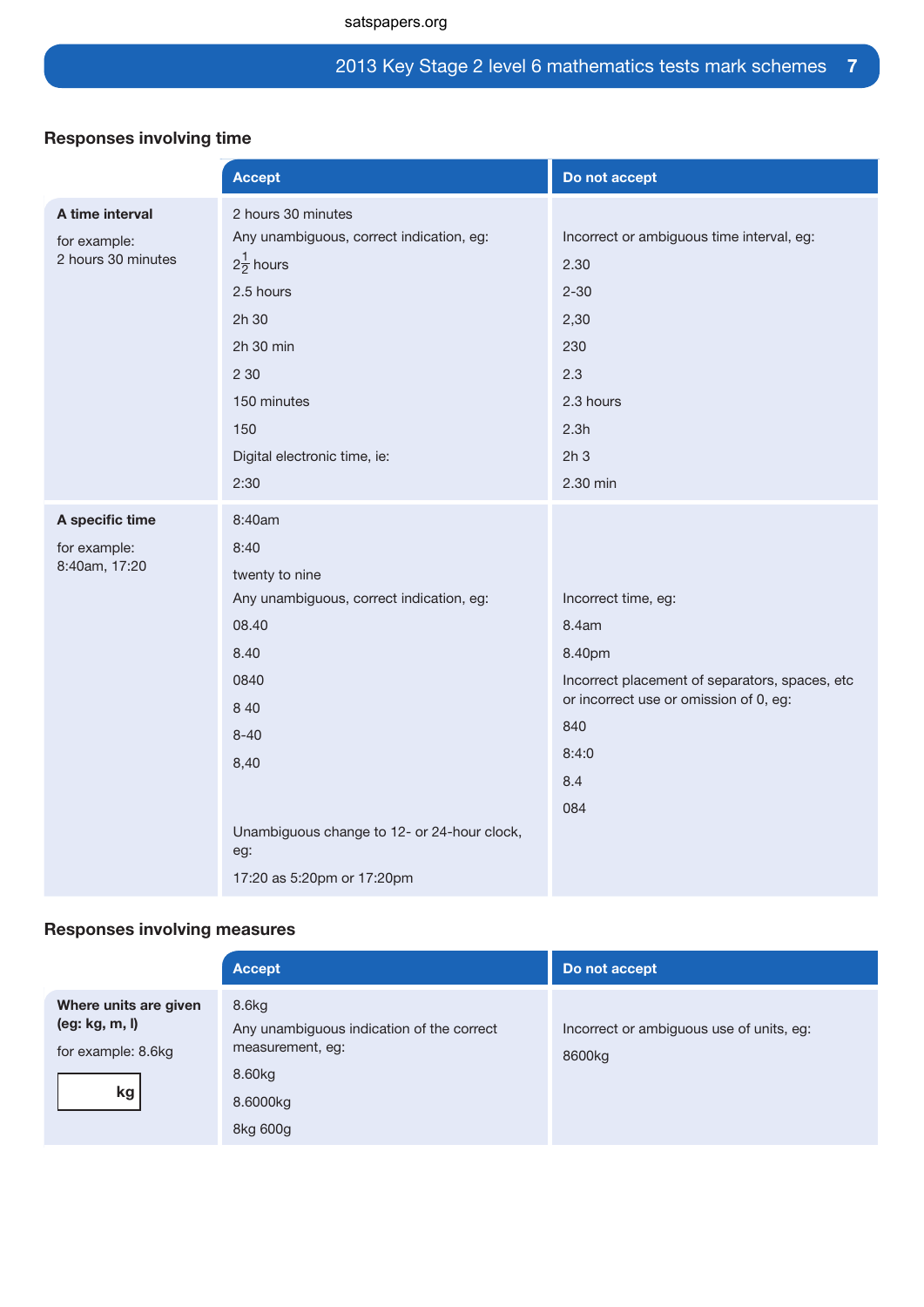## 8 2013 Key Stage 2 level 6 mathematics tests mark schemes

## Responses involving coordinates

|                                                                     | <b>Accept</b>                                                                                       | Do not accept                                                                                                   |
|---------------------------------------------------------------------|-----------------------------------------------------------------------------------------------------|-----------------------------------------------------------------------------------------------------------------|
| <b>Responses involving</b><br>coordinates<br>for example:<br>(5, 7) | Unconventional notation, eg:<br>(05, 07)<br>(five, seven)<br>$x \, y$<br>(5, 7)<br>$(x = 5, y = 7)$ | Incorrect or ambiguous notation, eg:<br>(7, 5)<br>y x<br>(7, 5)<br>(5x, 7y)<br>$(5^x, 7^y)$<br>$(x - 5, y - 7)$ |

### Responses involving probability

|                                                                                | <b>Accept</b>                                                                                                                                                                               | Do not accept                                                                                                                                                                                                                                                                                                                                                                                       |
|--------------------------------------------------------------------------------|---------------------------------------------------------------------------------------------------------------------------------------------------------------------------------------------|-----------------------------------------------------------------------------------------------------------------------------------------------------------------------------------------------------------------------------------------------------------------------------------------------------------------------------------------------------------------------------------------------------|
| A numerical<br>probability should be<br>expressed as<br>a decimal, fraction or | Equivalent decimals, fractions and percentages,<br>eg:<br>0.700                                                                                                                             | The first four categories of error below should<br>be ignored if accompanied by an acceptable<br>response, but should not be accepted on<br>their own.                                                                                                                                                                                                                                              |
| percentage only<br>for example:<br>$\frac{7}{10}$<br>70%<br>0.7                | $\frac{70}{100}$<br>$\frac{35}{50}$<br>70.0%                                                                                                                                                | However, to avoid penalising the first three<br>types of error below more than once within<br>each question, do not award the mark for<br>the first occurrence of each type of error<br>unaccompanied by an acceptable response.<br>Where a question part carries more than one<br>mark, only the final mark should be withheld.                                                                    |
|                                                                                | A probability correctly expressed in one<br>acceptable form, which is then incorrectly<br>converted but is still less than 1 and greater<br>than 0, eg:<br>$\frac{70}{100} = \frac{18}{25}$ | A probability that is incorrectly expressed,<br>и<br>eg:<br>7 in 10<br>7 over 10<br>7 out of 10<br>7 from 10<br>A fraction with non-integers in the<br>I.<br>numerator and/or denominator.<br>Ţ<br>A probability expressed as a percentage<br>without a percentage sign.<br>A probability expressed as a ratio, eg:<br>I.<br>7:10, 7:3, 7 to 10<br>A probability greater than 1 or less than 0<br>X |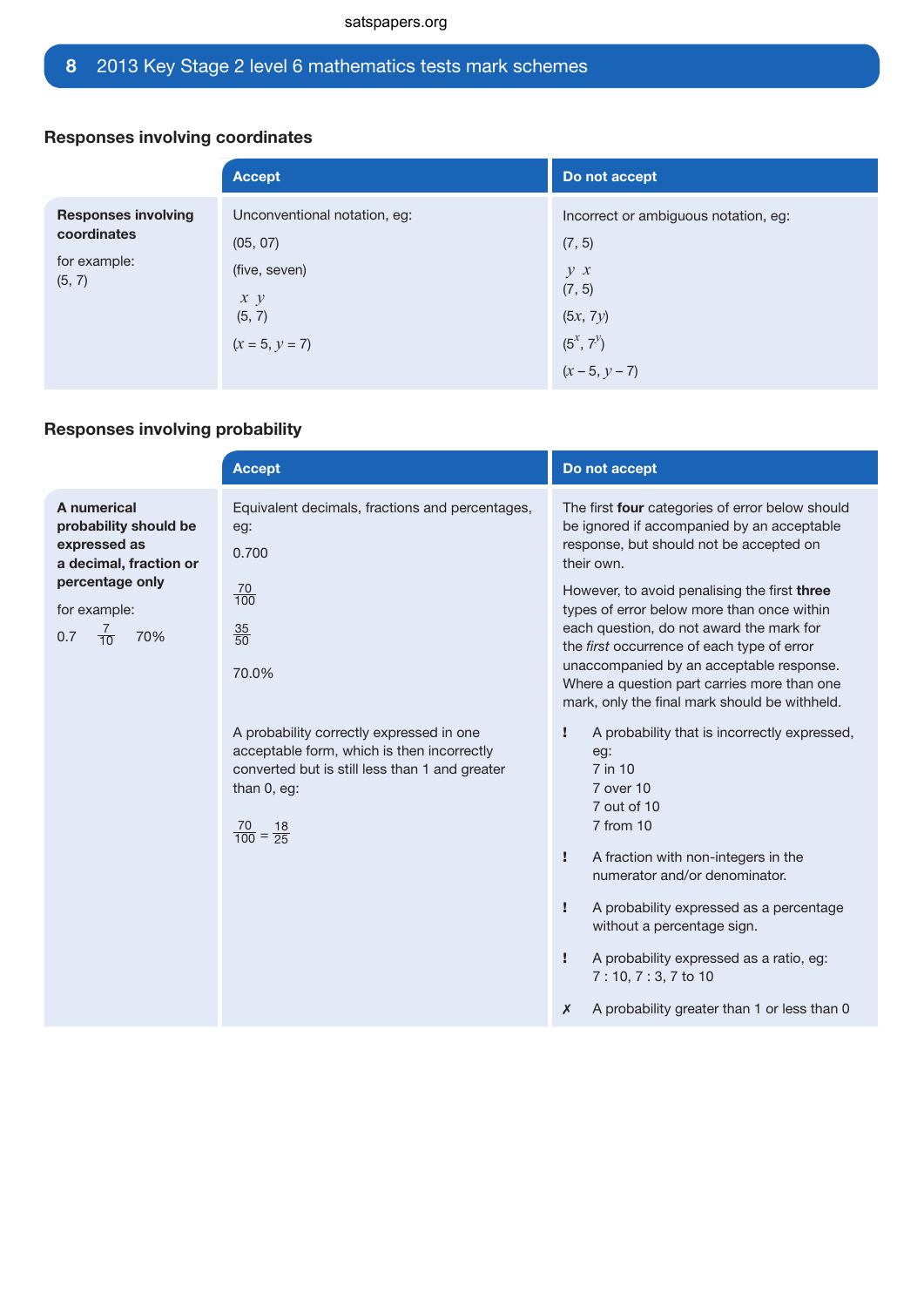#### Responses involving algebra

|                                                                                                             | <b>Accept</b>                                                                                                                 | Do not accept                                                                                                                                                                                                                                                                                                                                                                                                                                                                                                                                                                                                                                                                                                                                                                                                                                                                                                                                                                     |  |
|-------------------------------------------------------------------------------------------------------------|-------------------------------------------------------------------------------------------------------------------------------|-----------------------------------------------------------------------------------------------------------------------------------------------------------------------------------------------------------------------------------------------------------------------------------------------------------------------------------------------------------------------------------------------------------------------------------------------------------------------------------------------------------------------------------------------------------------------------------------------------------------------------------------------------------------------------------------------------------------------------------------------------------------------------------------------------------------------------------------------------------------------------------------------------------------------------------------------------------------------------------|--|
| <b>Responses involving</b><br>algebra<br>for example:<br>$2 + n$<br>$n + 2$<br>2n<br>$\frac{n}{2}$<br>$n^2$ | Unambiguous use of a different case or variable,<br>eg:<br>$N$ used for $n$<br>$x$ used for $n$                               | Unconventional notation, eg:<br>и<br>$n \times 2$ , or $2 \times n$ , or $n2$ , or $n + n$ for $2n$<br>$n \times n$ for $n^2$<br>$n \div 2$ , for $\frac{n}{2}$ or $\frac{1}{2}n$<br>$2 + 1n$ for $2 + n$<br>$2 + 0n$ for 2<br>Within a question that demands simplification,<br>do not accept as part of a final answer involving<br>algebra. Accept within a method when awarding<br>partial credit, or within an explanation or<br>general working.<br>Embedded values given when solving<br>X<br>equations (since this provides insufficient<br>indication that the child recognises the answer<br>within the equation), eg:<br>in solving $3x + 2 = 32$ ,<br>$3 \times 10 + 2 = 32$ for $x = 10$<br>To avoid penalising the two types of error below<br>more than once within each question, do not award<br>the mark for the first occurrence of each type within<br>each question. Where a question carries more than<br>one mark, only the final mark should be withheld. |  |
|                                                                                                             | Words used to precede or follow equations or<br>expressions, eg:<br>$t = n + 2$ tiles, or tiles = $t = n + 2$ for $t = n + 2$ | Words or units used within equations or<br>÷.<br>expressions, eg:<br>$n$ tiles + 2<br>$n \text{cm} + 2$<br>Do not accept the above on its own. Ignore if<br>accompanying an acceptable response.                                                                                                                                                                                                                                                                                                                                                                                                                                                                                                                                                                                                                                                                                                                                                                                  |  |
|                                                                                                             | Unambiguous letters used to indicate expressions,<br>eg:                                                                      | Ambiguous letters used to indicate<br>X<br>expressions, eg:                                                                                                                                                                                                                                                                                                                                                                                                                                                                                                                                                                                                                                                                                                                                                                                                                                                                                                                       |  |
|                                                                                                             | $t = n + 2$ for $n + 2$                                                                                                       | $n = n + 2$ for $n + 2$                                                                                                                                                                                                                                                                                                                                                                                                                                                                                                                                                                                                                                                                                                                                                                                                                                                                                                                                                           |  |

#### Note

If a child leaves the answer box empty but writes the answer elsewhere on the page, then that answer must be consistent with the units given in the answer box and the conditions listed above.

If a child changes the unit given in the answer box, then their answer must be equivalent to the correct answer using the unit they have chosen, unless otherwise indicated in the mark scheme.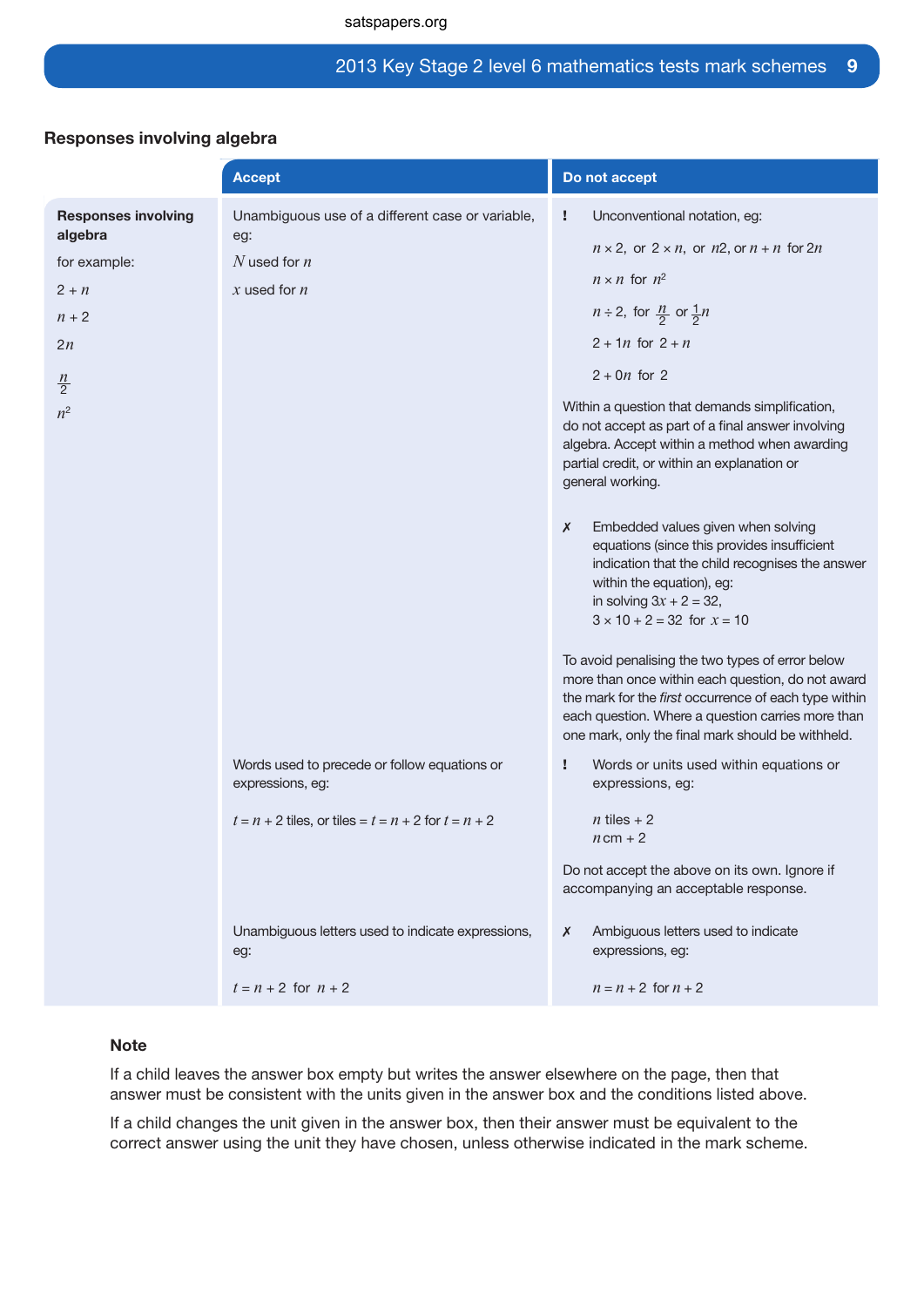| <b>Question</b> | <b>Requirement</b>                                                                                                                                                                                                                                                                                                                                                              | <b>Mark</b>          | <b>Additional guidance</b>                                                                                                                                                                                                                                                                                                                                                               |
|-----------------|---------------------------------------------------------------------------------------------------------------------------------------------------------------------------------------------------------------------------------------------------------------------------------------------------------------------------------------------------------------------------------|----------------------|------------------------------------------------------------------------------------------------------------------------------------------------------------------------------------------------------------------------------------------------------------------------------------------------------------------------------------------------------------------------------------------|
| 1               | Gives a correct probability, eg:<br>• 45%<br>0.45<br>$\bullet \ \frac{45}{100}$<br>$\cdot \frac{9}{20}$                                                                                                                                                                                                                                                                         | 2m                   | <b>Probability</b><br>ı<br>See guidance (page 8)                                                                                                                                                                                                                                                                                                                                         |
|                 | Shows or implies a complete correct method,<br>with not more than one computational error, eg:<br>• $\frac{1}{4}$ = 100 ÷ 4 = 40% (error)<br>$40\% + 30\% = 70\%$<br>$100\% - 70\% = 30\%$<br>• $\frac{1}{4} = \frac{4}{20}$ (error)<br>$30\% = \frac{6}{20}$<br>$\frac{4}{20} + \frac{6}{20} = \frac{10}{20}$<br>$1 - \frac{10}{20} = \frac{10}{20}$<br>• $1-\frac{1}{4}-30\%$ | or<br>1 <sub>m</sub> | Probability expressed as a percentage<br>и<br>without a percentage sign<br>Condone for 1m, ie:<br>• 45<br><b>Conversion between fractions, decimals</b><br>и<br>and percentages<br>Within a complete correct method,<br>conversions must be correct and/or show<br>the method of conversion<br>Incomplete methods which do not convert<br>X<br>the probabilities to a common format, eg: |
|                 | $1 - 0.25 - 0.30 = 0.55$ (error)<br>• $P(Salt & Vin) = 1 - P(Prawn) - P(Cheese)$<br>$100\% - 25\% - 30\%$                                                                                                                                                                                                                                                                       |                      | • 1 $-\frac{1}{4}$ – 30%                                                                                                                                                                                                                                                                                                                                                                 |
| $\overline{2}$  | Gives the three correct numbers in their correct<br>positions, ie:<br>75<br>7.5<br>10<br>3<br>4<br>2.5                                                                                                                                                                                                                                                                          | 2m<br>or             | <b>Unambiguous indication</b><br>✓<br>Equivalent fractions, eg:<br>$\checkmark$<br>• $7\frac{5}{10}$ for 7.5                                                                                                                                                                                                                                                                             |
|                 | Gives two correct numbers in their correct positions                                                                                                                                                                                                                                                                                                                            | 1 <sub>m</sub>       |                                                                                                                                                                                                                                                                                                                                                                                          |
| $\mathbf{3}$    | Completes all three rows correctly, eg:<br>rectangle<br>15cm<br>15cm<br>3cm<br>3cm<br>rhombus<br>9cm<br>9cm<br>9cm<br>9cm<br>kite<br>10cm<br>8cm<br>8cm<br>10cm                                                                                                                                                                                                                 | 2m                   | Ţ<br><b>Measures</b><br>See guidance (page 7)<br>Side lengths in each row may be given<br>✓<br>in any order<br>Accept correct values with cm omitted eg,<br>✓<br>for the rectangle:<br>• 15<br>$3$ 15                                                                                                                                                                                    |
|                 |                                                                                                                                                                                                                                                                                                                                                                                 | or                   |                                                                                                                                                                                                                                                                                                                                                                                          |
|                 | Completes two rows correctly                                                                                                                                                                                                                                                                                                                                                    | 1 <sub>m</sub>       |                                                                                                                                                                                                                                                                                                                                                                                          |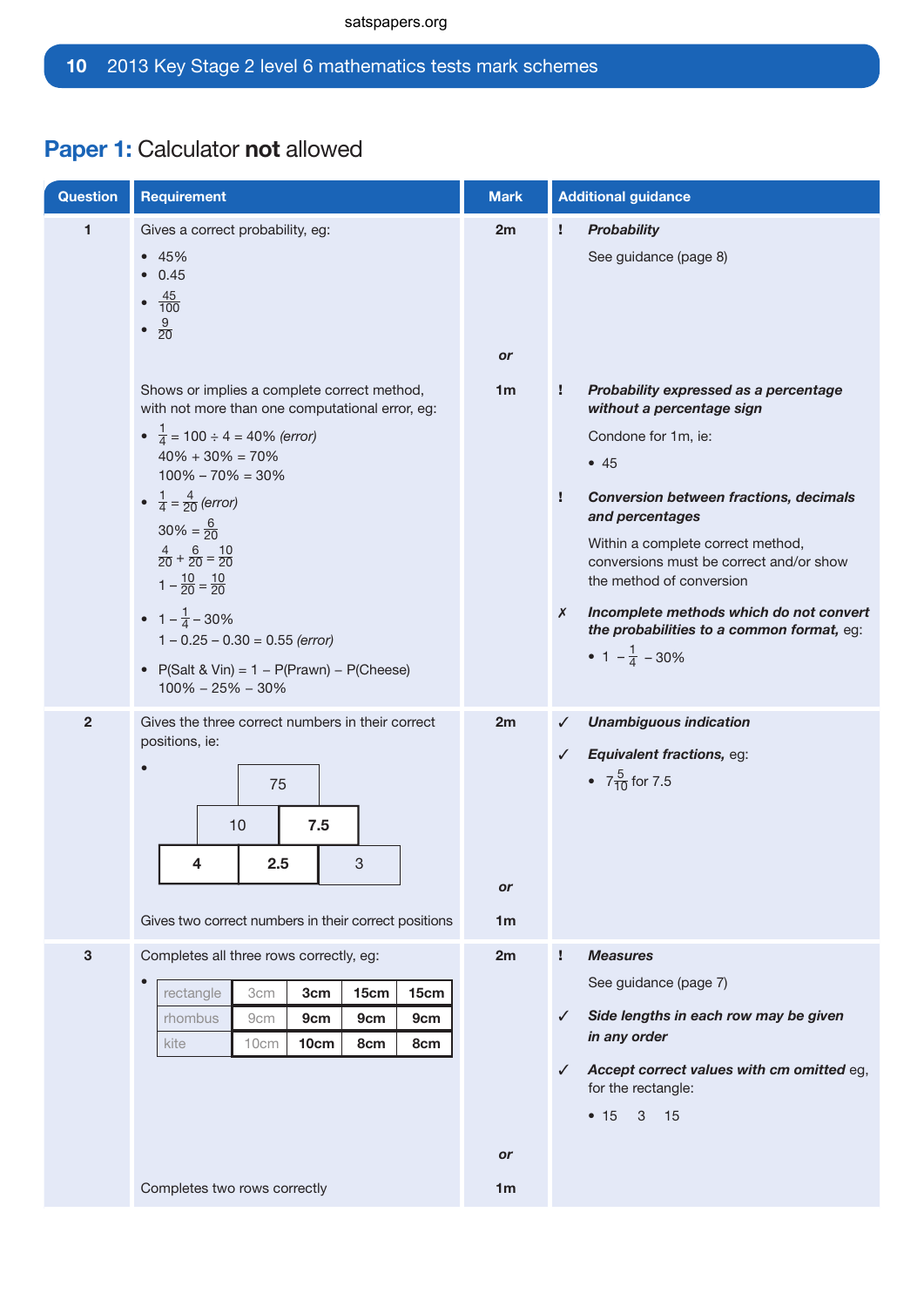| Question       | <b>Requirement</b>                                                                                                                                                                                                                                                                                                                                      | <b>Mark</b>    | <b>Additional guidance</b>                                                                                                                                                                                                                                                                                                                                                                                                              |
|----------------|---------------------------------------------------------------------------------------------------------------------------------------------------------------------------------------------------------------------------------------------------------------------------------------------------------------------------------------------------------|----------------|-----------------------------------------------------------------------------------------------------------------------------------------------------------------------------------------------------------------------------------------------------------------------------------------------------------------------------------------------------------------------------------------------------------------------------------------|
| 4a             | 50                                                                                                                                                                                                                                                                                                                                                      | 1 <sub>m</sub> |                                                                                                                                                                                                                                                                                                                                                                                                                                         |
| 4 <sub>b</sub> | 5                                                                                                                                                                                                                                                                                                                                                       | 1 <sub>m</sub> |                                                                                                                                                                                                                                                                                                                                                                                                                                         |
| 5a             | $\frac{1}{20}$ or equivalent                                                                                                                                                                                                                                                                                                                            | 1 <sub>m</sub> | <b>Equivalent fractions, decimals</b><br>✓<br>or percentages, eg:<br>•5%<br>0.05<br>• $\frac{5}{100}$<br>5 without a percentage sign<br>X                                                                                                                                                                                                                                                                                               |
| 5 <sub>b</sub> | 95                                                                                                                                                                                                                                                                                                                                                      | 1 <sub>m</sub> | <b>Equivalent fractions or decimals</b><br>X                                                                                                                                                                                                                                                                                                                                                                                            |
| 6a             | 302                                                                                                                                                                                                                                                                                                                                                     | 1 <sub>m</sub> |                                                                                                                                                                                                                                                                                                                                                                                                                                         |
| 6b             | 49                                                                                                                                                                                                                                                                                                                                                      | 2m             |                                                                                                                                                                                                                                                                                                                                                                                                                                         |
|                |                                                                                                                                                                                                                                                                                                                                                         | or             |                                                                                                                                                                                                                                                                                                                                                                                                                                         |
|                | Shows or implies a correct first step of algebraic<br>manipulation that either reduces the number of<br>terms or collects variables on one side of the<br>equation and numbers on the other, eg:<br>• $2s = 100 - 2$<br>• $s = 98 \div 2$<br><b>OR</b><br>Shows or implies a complete correct method, eg:<br>• $(100 - 2) \div 2$                       | 1 <sub>m</sub> | <b>Correct embedded solutions</b><br>I.<br>Award 1m for a response which shows<br>49 as the embedded solution to their working                                                                                                                                                                                                                                                                                                          |
| $\overline{7}$ | $\frac{3}{10}$ or equivalent                                                                                                                                                                                                                                                                                                                            | 2m             | <b>Equivalent fractions, decimals</b><br>✓<br>or percentages                                                                                                                                                                                                                                                                                                                                                                            |
|                |                                                                                                                                                                                                                                                                                                                                                         | <u>or</u>      |                                                                                                                                                                                                                                                                                                                                                                                                                                         |
|                | Shows or implies a complete correct method and<br>no conceptual errors, eg:<br>• Shaded fraction is $\frac{1}{5} + \frac{1}{5} = \frac{2}{5}$<br>Fraction of total white area = $1 - \frac{2}{5} = \frac{3}{5}$<br>$\frac{3}{5} \div 2$<br>• $\frac{1}{5} + \frac{1}{5} = 20\% + 20\% = 30\%$ (error)<br>White area $= 70\%$<br>Each white area = $35%$ | 1 <sub>m</sub> | 30 with no % sign<br>I.<br>Accept for 1m as evidence of a<br>correct method<br>$\frac{1.5}{5}$ or $\frac{1\frac{1}{2}}{5}$<br>$\pmb{\cdot}$<br>Accept for 1m as evidence of a<br>correct method (incorrect notation for $\frac{3}{5} \div 2$ )<br>Conceptual errors seen, eg:<br>X<br>$\bullet$ $\frac{1}{5} + \frac{1}{5} = \frac{2}{10}$<br>• $\frac{1}{5} + \frac{1}{5} = 5\% + 5\% = 10\%$<br>• $\frac{6}{10} \div 2 = \frac{3}{5}$ |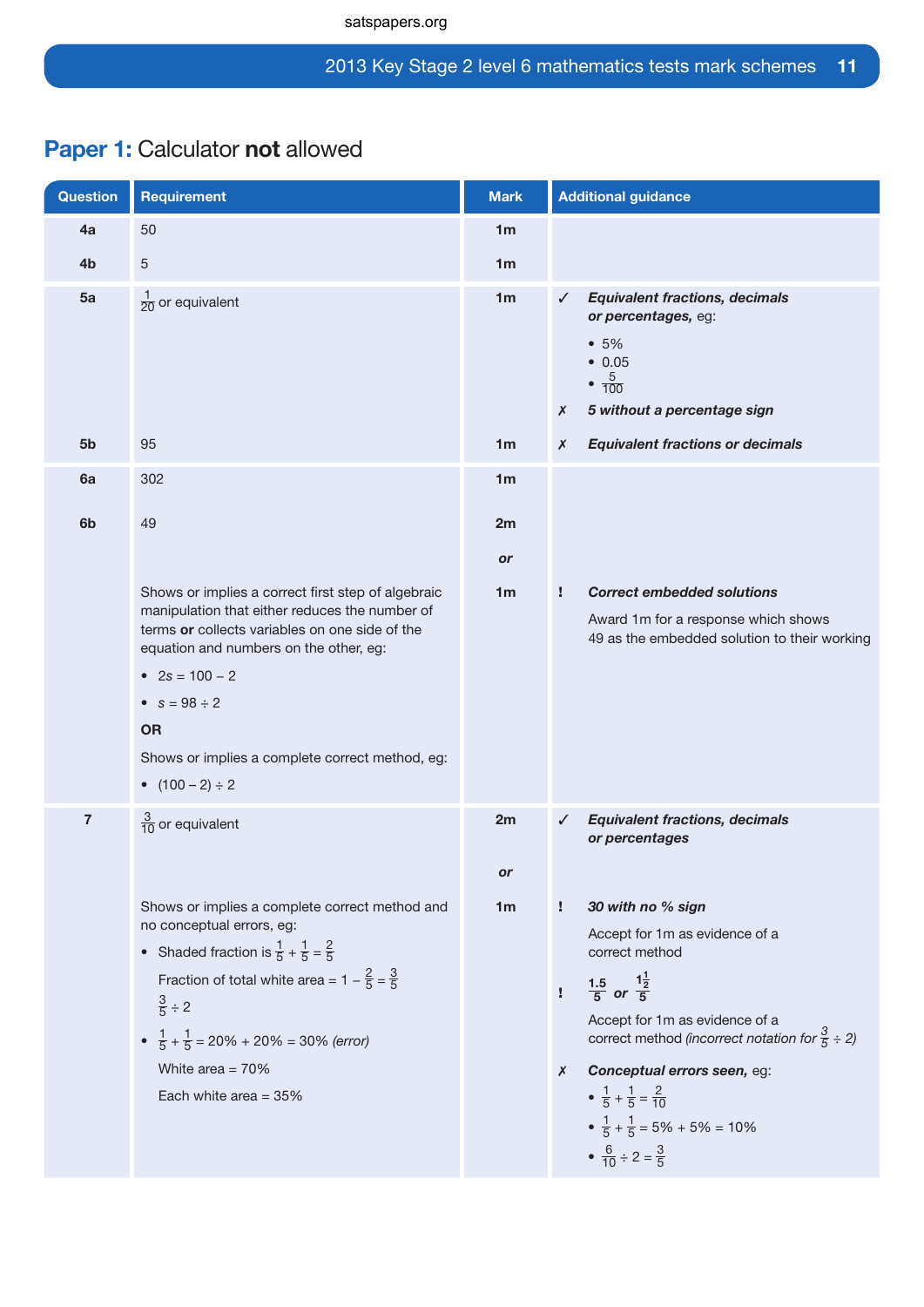| <b>Question</b> | <b>Requirement</b>                                                                                                                                                                                                                                                                                                                                                                                                                                                                                                                                             | <b>Mark</b>    | <b>Additional guidance</b>                                                                                                                                                                                                                                                                                                                                                                                                                                                                                                                                                                                                                                                                                                     |
|-----------------|----------------------------------------------------------------------------------------------------------------------------------------------------------------------------------------------------------------------------------------------------------------------------------------------------------------------------------------------------------------------------------------------------------------------------------------------------------------------------------------------------------------------------------------------------------------|----------------|--------------------------------------------------------------------------------------------------------------------------------------------------------------------------------------------------------------------------------------------------------------------------------------------------------------------------------------------------------------------------------------------------------------------------------------------------------------------------------------------------------------------------------------------------------------------------------------------------------------------------------------------------------------------------------------------------------------------------------|
| 8               | Indicates No and gives a correct explanation that<br>includes indicating two different areas, eg:<br>• A rectangle with sides 6cm by 2cm has a<br>perimeter of 16cm and an area of 12cm <sup>2</sup> but<br>a rectangle with sides 5cm and 3cm has the<br>same perimeter of 16cm but it has an area of<br>15cm <sup>2</sup> which is different so she is not correct<br>• A square with sides 3cm by 3cm and a<br>rectangle with sides 4cm by 2cm have the<br>same perimeter of 12cm but they have<br>different areas of 9cm <sup>2</sup> and 8cm <sup>2</sup> | 1 <sub>m</sub> | Minimally acceptable explanation, eg:<br>• $6 \times 2 = 12, 5 \times 3 = 15$<br>5<br>35<br>32<br>$\overline{4}$<br>8<br>$\overline{7}$<br>Ignore any incorrect units given in an<br>и<br>otherwise correct explanation, eg:<br>$\bullet$ 6 <sup>2</sup> for 6cm <sup>2</sup><br>Indicates Yes, or no decision made, but<br>и<br>explanation clearly correct<br>Condone, provided the explanation is more<br>than minimal<br>Incomplete or incorrect explanation, eg:<br>X<br>$\bullet$ 6 $\times$ 2, 5 $\times$ 3<br>• Two rectangles, one with sides 6cm by<br>5cm and one with sides 8cm by 3cm have<br>the same perimeter of 22cm but they don't<br>have the same area<br>35<br>$\overline{4}$<br>5<br>8<br>$\overline{7}$ |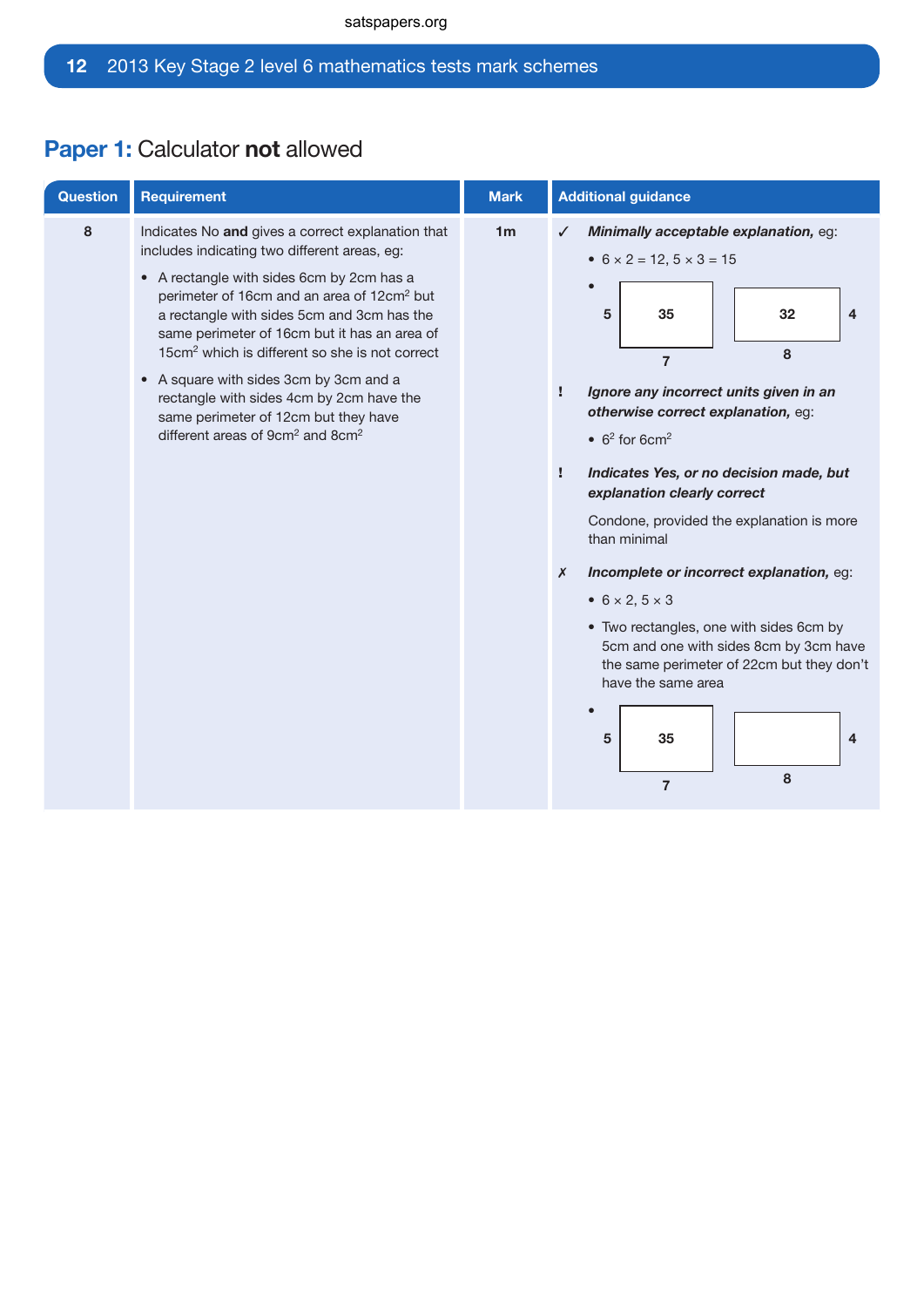| <b>Question</b>  | Requirement                                                                                                                                 |                                                 | <b>Mark</b>    | <b>Additional guidance</b> |
|------------------|---------------------------------------------------------------------------------------------------------------------------------------------|-------------------------------------------------|----------------|----------------------------|
| $\boldsymbol{9}$ | 10                                                                                                                                          |                                                 | 2m             |                            |
|                  |                                                                                                                                             |                                                 | or             |                            |
|                  |                                                                                                                                             | Shows or implies a complete correct method, eg: | 1 <sub>m</sub> |                            |
|                  | • $100 - (15 + 75)$                                                                                                                         |                                                 |                |                            |
|                  | • No salad, $100 - 75 = 35$ (error)<br>Cheese without salad, 35 - 15                                                                        |                                                 |                |                            |
|                  | • Tuna with salad, $75 - 30 = 45$<br>Tuna, $45 + 15 = 55$ (error)<br>Cheese, $100 - 55 = 45$<br>Cheese without salad, $45 - 30 = 5$ (error) |                                                 |                |                            |
|                  | $\bullet$<br>salad                                                                                                                          | no salad                                        |                |                            |
|                  | 30<br>cheese                                                                                                                                | error                                           |                |                            |
|                  | 45<br>tuna                                                                                                                                  | 15                                              |                |                            |
|                  | 75                                                                                                                                          | 100<br>25                                       |                |                            |
| 10               | 9.6 or equivalent, eg:                                                                                                                      |                                                 | 2m             | I<br><b>Measures</b>       |
|                  | • 9.60                                                                                                                                      |                                                 |                | See guidance (page 7)      |
|                  |                                                                                                                                             |                                                 | or             |                            |
|                  | Shows or implies the correct scale factor, eg:                                                                                              |                                                 | 1 <sub>m</sub> |                            |
|                  | $\bullet$ $\times 3$ seen                                                                                                                   |                                                 |                |                            |
|                  | • $13.5 \div 4.5 = 3$                                                                                                                       |                                                 |                |                            |
|                  | $\bullet$ 3.2 + 3.2 + 3.2                                                                                                                   |                                                 |                |                            |
|                  | • 1:3                                                                                                                                       |                                                 |                |                            |
|                  | <b>OR</b>                                                                                                                                   |                                                 |                |                            |
|                  | Shows the digits 96                                                                                                                         |                                                 |                |                            |
|                  | <b>OR</b>                                                                                                                                   |                                                 |                |                            |
|                  | Shows or implies a complete correct method, eg:                                                                                             |                                                 |                |                            |
|                  | • $13.5 \div 4.5 \times 3.2$                                                                                                                |                                                 |                |                            |
|                  | $2.10$ (error)<br>$4.5$ 13.5                                                                                                                |                                                 |                |                            |
|                  | $3.2 \times 2.10 = 6.4$ (error)                                                                                                             |                                                 |                |                            |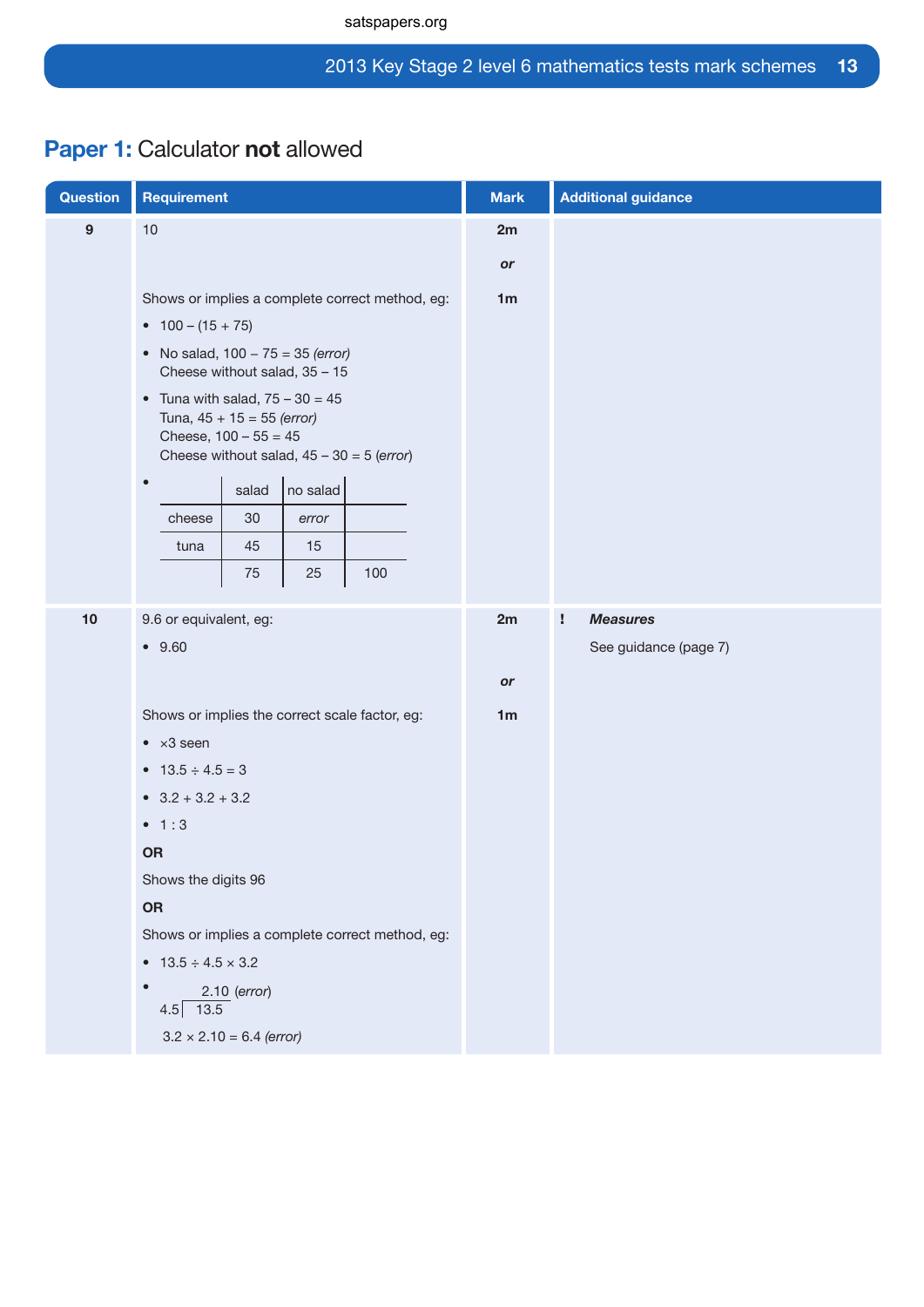| <b>Question</b> | <b>Requirement</b>                                                                                                                                                                                                                                                                                                                                                                                                                                                                                                  | <b>Mark</b>                |                    | <b>Additional guidance</b>                                                                                                                                                                                                                                                                                                                                                         |
|-----------------|---------------------------------------------------------------------------------------------------------------------------------------------------------------------------------------------------------------------------------------------------------------------------------------------------------------------------------------------------------------------------------------------------------------------------------------------------------------------------------------------------------------------|----------------------------|--------------------|------------------------------------------------------------------------------------------------------------------------------------------------------------------------------------------------------------------------------------------------------------------------------------------------------------------------------------------------------------------------------------|
| 11              | $\frac{1}{2}$ or equivalent<br>Shows or implies a correct first step of algebraic<br>manipulation that either reduces the number of<br>terms or collects variables on one side of the<br>equation and numbers on the other or correctly<br>removes the brackets, eg:<br>• $8y + 96 = 100$<br>• $y + 12 = 100 \div 8$<br>• $8y = 4$<br><b>OR</b><br>Shows or implies a complete correct method, eg:<br>• $100 \div 8 = 12$ (error)<br>$12 - 12 = 0$<br>• $25 \times 4 = 100$<br>$12.5 \times 8 = 100$<br>$12.5 - 12$ | 2m<br>or<br>1 <sub>m</sub> | I.<br>✓<br>X<br>ī. | Algebra<br>See guidance (page 9)<br><b>Equivalent fractions or decimals</b><br>A first step of algebraic manipulation<br>which has a conceptual error, eg:<br>• $y + 12 = 100$<br>• $y + 96 = 100$<br>• $8y + 12 = 100$<br><b>Correct embedded solutions</b><br>Award 1m for a response which shows $\frac{1}{2}$ ,<br>or equivalent, as the embedded solution to<br>their working |
| 12a             | (19, 25)                                                                                                                                                                                                                                                                                                                                                                                                                                                                                                            | 1 <sub>m</sub>             | Ī.                 | <b>Coordinates</b><br>See guidance (page 8)                                                                                                                                                                                                                                                                                                                                        |
| 12 <sub>b</sub> | $(-6, 19)$                                                                                                                                                                                                                                                                                                                                                                                                                                                                                                          | 1 <sub>m</sub>             | I.                 | <b>Gives values for A and B transposed</b><br>Award 1m for part (b) only, ie:<br>• A is (-6, 19) and<br>B is (19, 25)                                                                                                                                                                                                                                                              |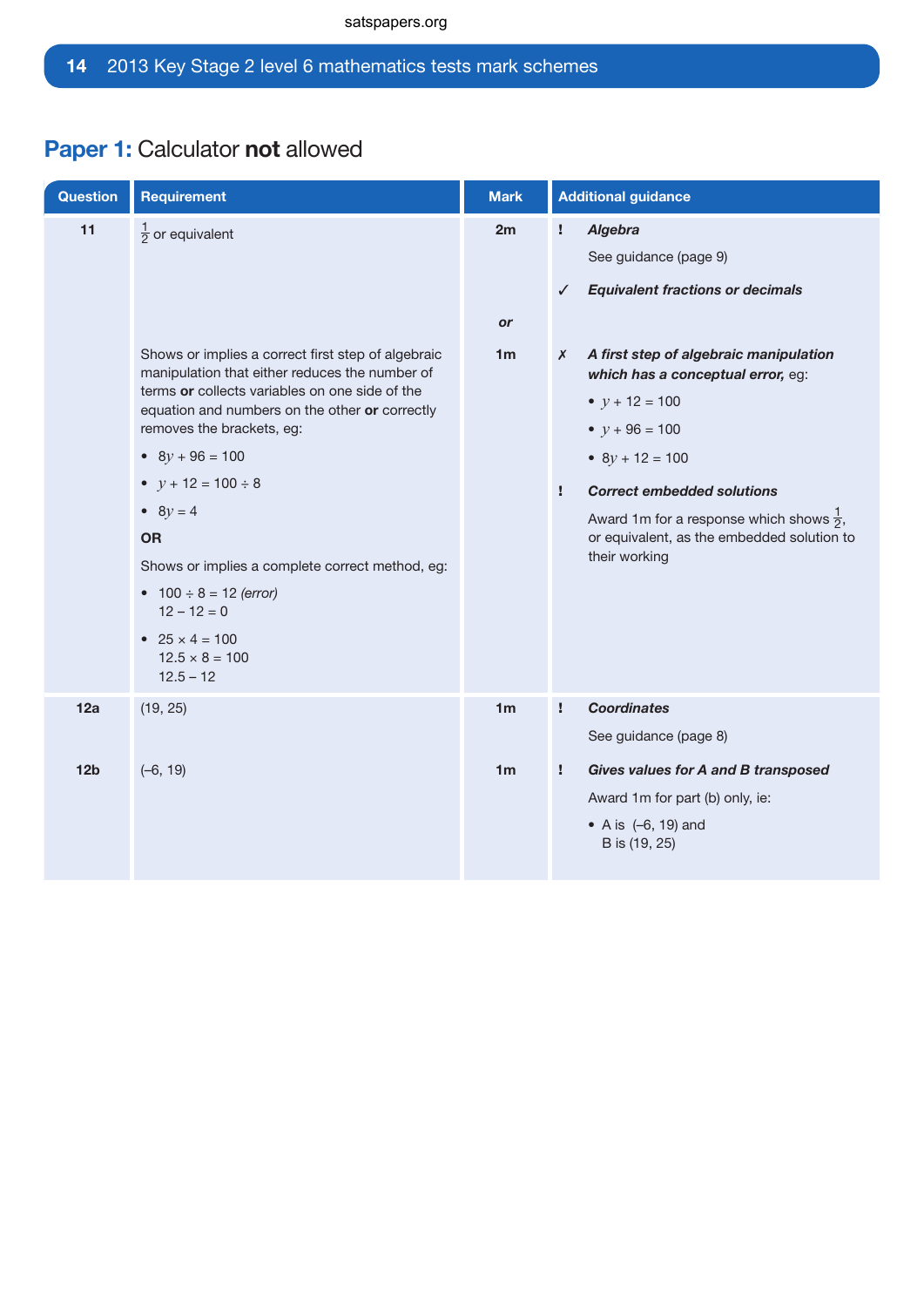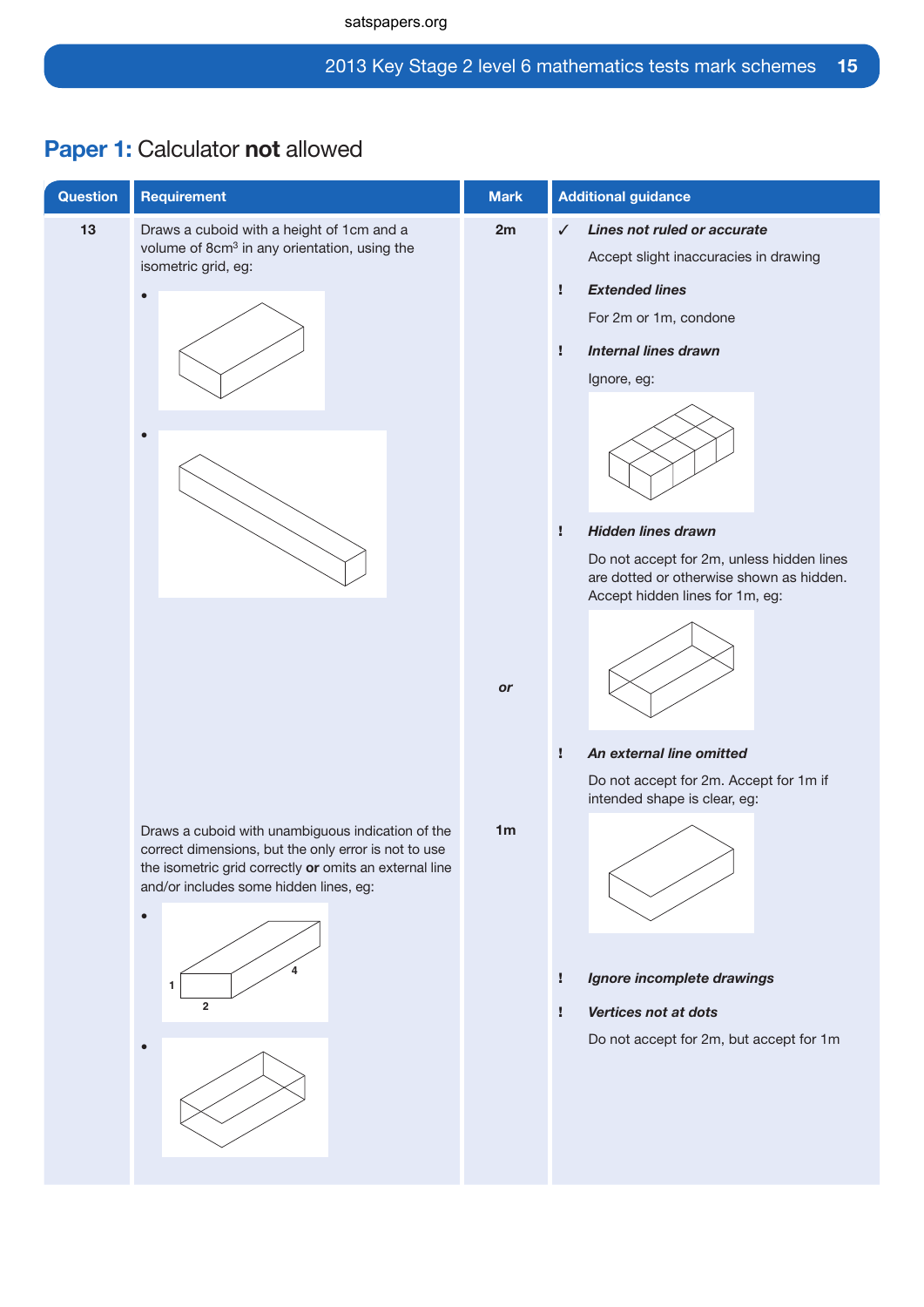| Question                | Requirement                                                                                                                                                                                                        | <b>Mark</b>                | <b>Additional guidance</b>                                                                                                |
|-------------------------|--------------------------------------------------------------------------------------------------------------------------------------------------------------------------------------------------------------------|----------------------------|---------------------------------------------------------------------------------------------------------------------------|
| $\mathbf{1}$            | Makes all four correct decisions, ie:<br>odd<br>$\bullet$<br>even<br>V<br>Makes three correct decisions                                                                                                            | 2m<br>or<br>1 <sub>m</sub> | Accept unambiguous indications, eg:<br>$\checkmark$<br>• 'y' or 'x' for ticked in each row                                |
| $\overline{2}$          | 525<br>175 seen (the weight of the elephant)<br><b>OR</b><br>Shows or implies a complete correct method, eg:<br>• $\frac{700}{4}$ = 170 (error)<br>$170 \times 3$                                                  | 2m<br>or<br>1 <sub>m</sub> | Ţ<br><b>Measures</b><br>See guidance (page 7)                                                                             |
| $\mathbf{3}$            | 17<br>73° seen (one of the other angles in the isosceles<br>triangle)<br><b>OR</b><br>Shows or implies a complete correct method, eg:<br>• $180 - 34 = 144$ (error)<br>$144 \div 2 = 72$<br>$90 - 72 = 28$ (error) | 2m<br>or<br>1 <sub>m</sub> | Ţ<br>Answer written on diagram<br>Accept providing there is no ambiguity                                                  |
| $\overline{\mathbf{4}}$ | Identifies all three graphs correctly, ie:<br>$\bullet$ Chen A<br>Megan C<br>Alfie <b>B</b>                                                                                                                        | 1 <sub>m</sub>             | Unambiguous indications of the correct<br>$\checkmark$<br>graph for each person, eg:<br>• Names written on scatter graphs |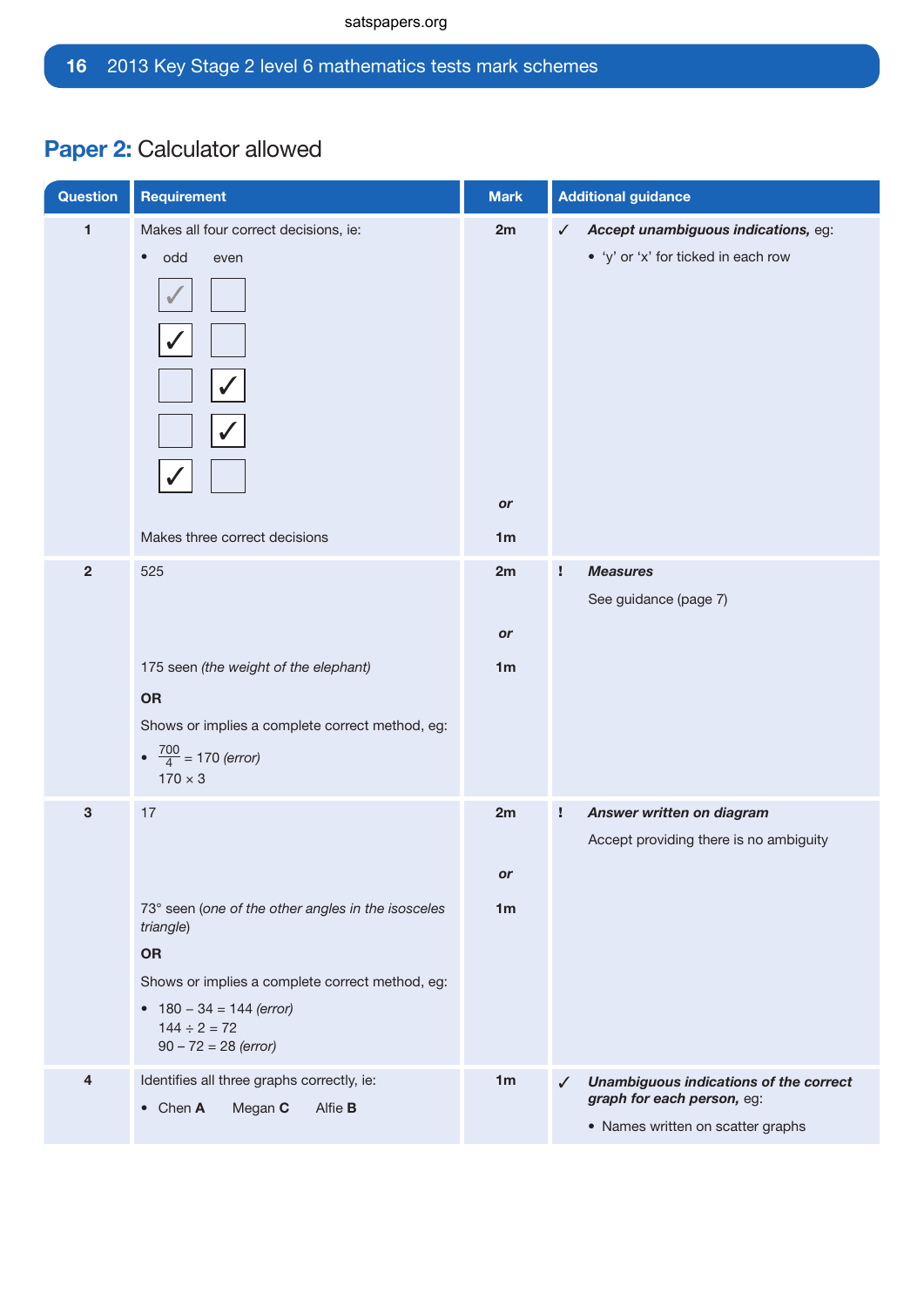| <b>Question</b> | <b>Requirement</b>                                                                                                                                                                                                                                                                                                                                                                                 | <b>Mark</b>                       | <b>Additional guidance</b>                                                                                                                                                                                                                                                                                                                                                                                                                                                                                                                                                                                                    |
|-----------------|----------------------------------------------------------------------------------------------------------------------------------------------------------------------------------------------------------------------------------------------------------------------------------------------------------------------------------------------------------------------------------------------------|-----------------------------------|-------------------------------------------------------------------------------------------------------------------------------------------------------------------------------------------------------------------------------------------------------------------------------------------------------------------------------------------------------------------------------------------------------------------------------------------------------------------------------------------------------------------------------------------------------------------------------------------------------------------------------|
| $5\phantom{.0}$ | Gives only the three correct prime numbers in any<br>order, ie:<br>• 37, 41, 43<br>Gives at least two correct prime numbers and<br>not more than one incorrect number, eg:<br>• 37, 39, 41, 43<br>$\bullet$ 39, 41, 43<br>• 41,43                                                                                                                                                                  | 2m<br><b>or</b><br>1 <sub>m</sub> |                                                                                                                                                                                                                                                                                                                                                                                                                                                                                                                                                                                                                               |
| 6a              | Gives an answer in the range 25 to 29 inclusive                                                                                                                                                                                                                                                                                                                                                    | 1 <sub>m</sub>                    |                                                                                                                                                                                                                                                                                                                                                                                                                                                                                                                                                                                                                               |
| 6 <sub>b</sub>  | Gives an answer in the range 44 to 52 inclusive                                                                                                                                                                                                                                                                                                                                                    | 1 <sub>m</sub>                    |                                                                                                                                                                                                                                                                                                                                                                                                                                                                                                                                                                                                                               |
| 7a<br>7b        | Gives a correct explanation, eg:<br>• Her average is 15.75<br>• $14 + 23 + 13 + 13 = 63$<br>$63 \div 4$ is more than 15<br>• If the average is 15, Monday Wednesday and<br>Thursday total 5 below and Tuesday is 8 above<br>so the average must be $> 15$<br>• To walk an average of 15km a day you need to<br>have walked 60km. Megan has walked 63km<br>so she is over the average of 15km<br>22 | 1 <sub>m</sub><br>2m              | Minimally acceptable explanation, eg:<br>✓<br>• $63 \div 4$<br>• $63 \div 4 = 16$<br>• $63 \div 4 = 15 \text{ r } 3$<br>Incomplete or incorrect explanation, eg:<br>X<br>• If you add up how far she walked in four<br>days and divide by 4, it's more than 15<br>• $14 + 23 + 13 + 13 = 63$<br>• $63 \div 4 = 15$<br>Follow-through of incorrect total<br>I.<br>or average<br>For 2m or 1m, accept follow-through from<br>incorrect value for the average or the total<br>calculated for part (a) used correctly in<br>part (b), eg:<br>$\bullet$ for 16 as answer in part (a),<br>award 2 marks for $85 - 4 \times 16 = 21$ |
|                 | 85 seen (the total for 5 days)<br><b>OR</b><br>Shows or implies a complete correct method, eg:<br>• $(17 \times 5) - 14 - 23 - 13 - 13$<br>• $17 \times 5 = 80$ (error)<br>$80 - 63$                                                                                                                                                                                                               | or<br>1m                          | <b>Correct embedded solutions</b><br>и<br>Award 1m, for a response which shows 22<br>as the embedded solution to their working                                                                                                                                                                                                                                                                                                                                                                                                                                                                                                |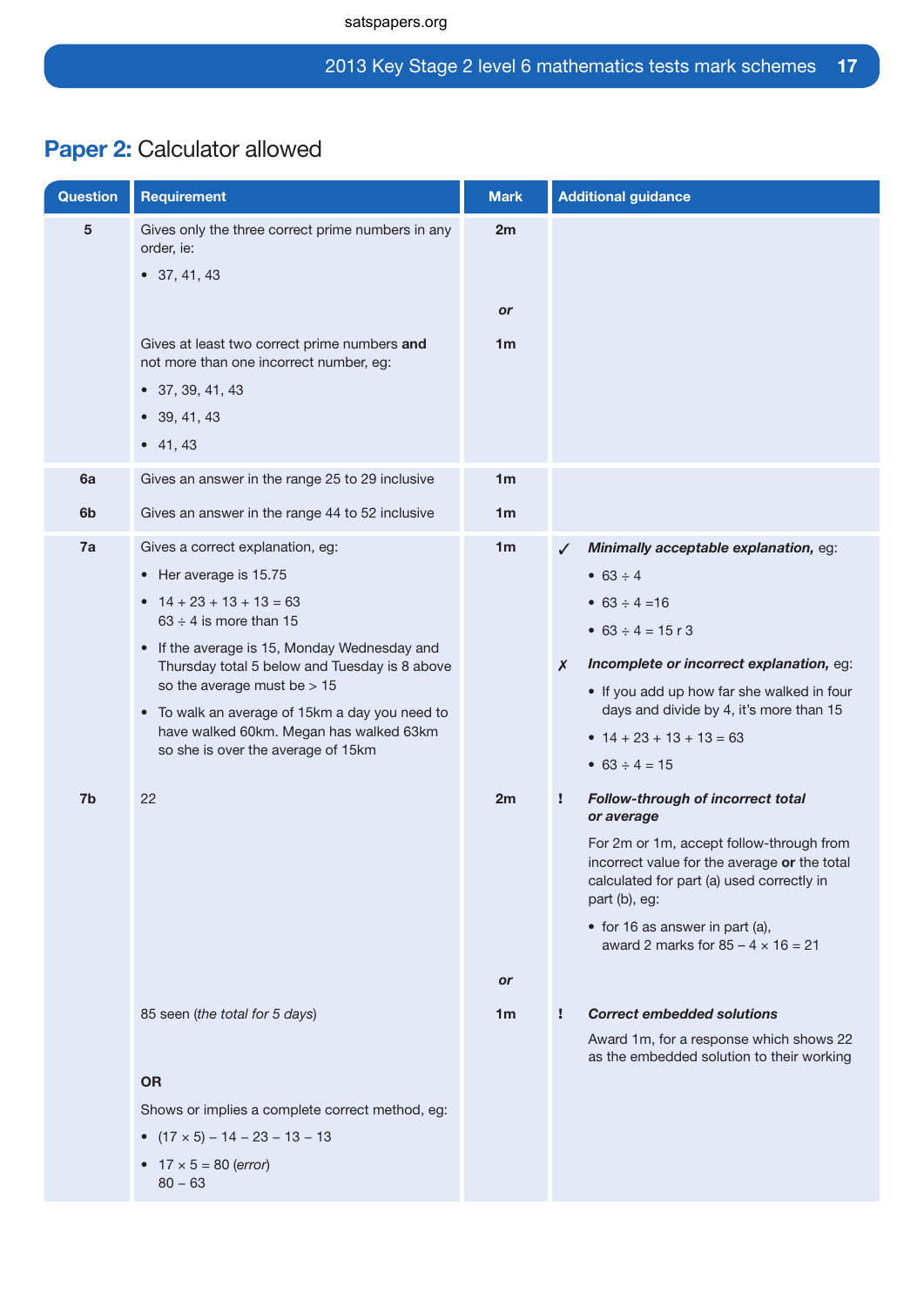| <b>Question</b> | <b>Requirement</b>                                                                                                                                                                                                                                                                                                                                                                                              | <b>Mark</b>                | <b>Additional guidance</b>                                                                                                                                                                                                                                                                                                                                                                                                                                                                                                                 |
|-----------------|-----------------------------------------------------------------------------------------------------------------------------------------------------------------------------------------------------------------------------------------------------------------------------------------------------------------------------------------------------------------------------------------------------------------|----------------------------|--------------------------------------------------------------------------------------------------------------------------------------------------------------------------------------------------------------------------------------------------------------------------------------------------------------------------------------------------------------------------------------------------------------------------------------------------------------------------------------------------------------------------------------------|
| 8               | 64<br>Shows the value 19 200 (volume of the tank)<br><b>OR</b><br>Shows or implies a complete correct method, eg:<br>• $(40 \times 40 \times 12) \div 300 = 58$ (error)                                                                                                                                                                                                                                         | 2m<br>or<br>1 <sub>m</sub> | I<br>For 2m, condone 63.99() (some calculator<br>displays will show this as their final answer)<br>For 1m, condone 63.9 as evidence of an<br>и<br>appropriate method (calculator display<br>incorrectly rounded)                                                                                                                                                                                                                                                                                                                           |
| 9               | 2.2<br>10.648 or 10.65 or 10.6 seen<br>(the answer to $2.2 \times 2.2 \times 2.2$ )<br><b>OR</b><br>$2.15()$ seen<br><b>OR</b><br>Shows a correct method using trial and<br>improvement, eg:<br>• $2 \times 2 \times 2 = 8$<br>$2.5 \times 2.5 \times 2.5 = 15.625$<br>$2.1 \times 2.1 \times 2.1 = 9.261$<br>• 2.4 because it's bigger than 2.1 which was too<br>small, but smaller than 2.5 which was too big | 2m<br>or<br>1 <sub>m</sub> | ı<br>For 1m, accept 2.1 (correct value but not<br>correctly rounded)<br>I<br><b>Trial and improvement methods</b><br>There must be at least three trials. At least<br>three of these trials must reduce the interval<br>in which the solution is known to lie<br>and<br>at least two trials must use values to<br>1 decimal place<br>Ţ<br>Numbers not evaluated within trial and<br>improvement methods<br>Condone methods that do not show<br>evidence of evaluating the final number, eg:<br>• 2.3 because I know it's between 2 and 2.5 |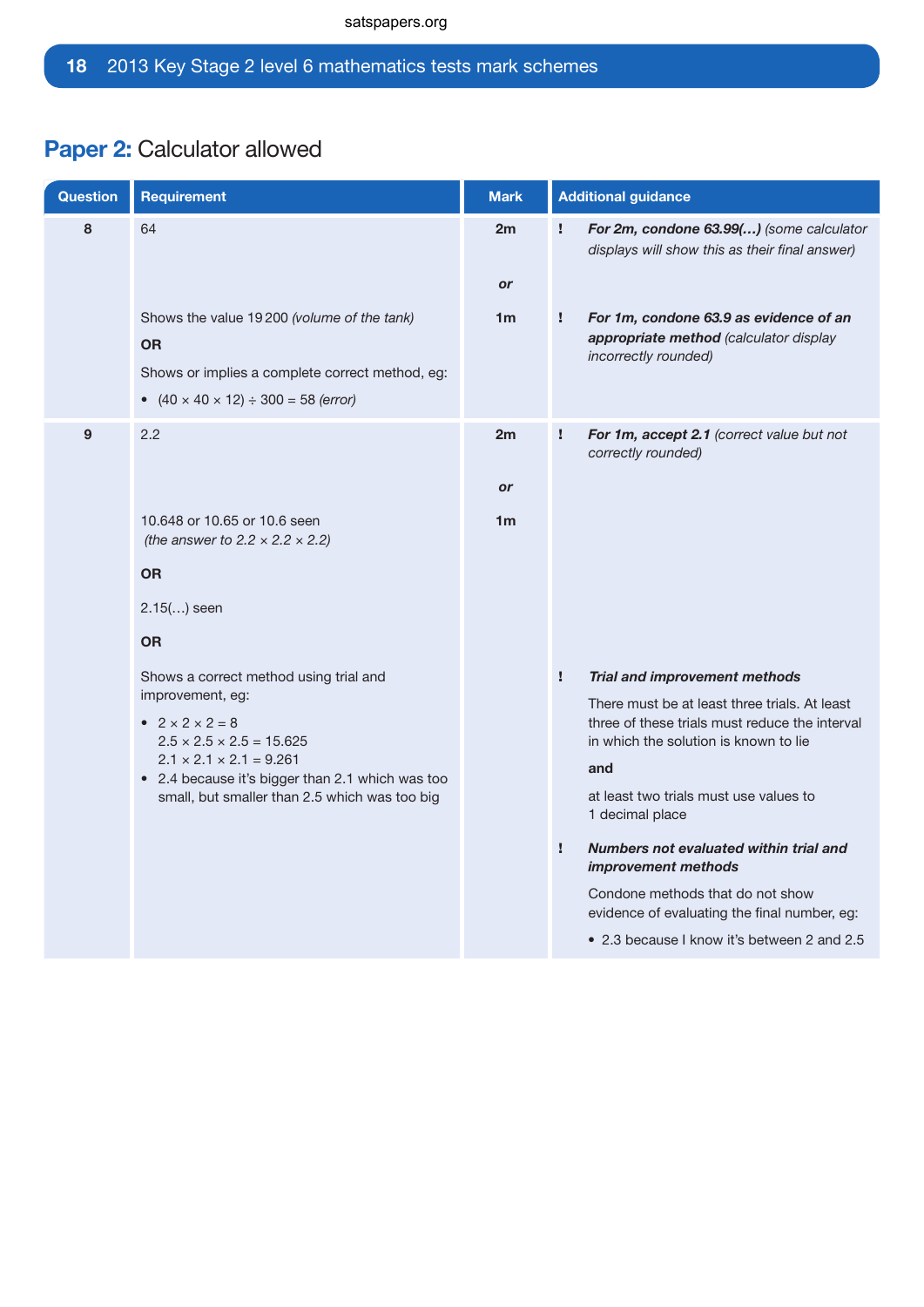| <b>Question</b> | <b>Requirement</b>                                                                                                                                                                                                                                                                                                                                                                                                                                                                                              | <b>Mark</b>                | <b>Additional guidance</b>                                                                                                                                                                                                                                                  |
|-----------------|-----------------------------------------------------------------------------------------------------------------------------------------------------------------------------------------------------------------------------------------------------------------------------------------------------------------------------------------------------------------------------------------------------------------------------------------------------------------------------------------------------------------|----------------------------|-----------------------------------------------------------------------------------------------------------------------------------------------------------------------------------------------------------------------------------------------------------------------------|
| 10              | $\sqrt{2}$<br>Shows the digits 15() or 16 as evidence of a<br>correct method (correct value but not correctly<br>rounded to the nearest penny), eg:<br>• $1.5()$<br><b>OR</b><br>Shows or implies a complete correct method, eg:<br>• £33.50 $\div$ 150 = 0.22<br>$0.22 \div 14$<br>• $150 \times 14 = 2100$<br>£33.50 $\div$ 2100<br><b>OR</b><br>Shows a method for evaluating the cost of the<br>labels at 1p and 2p each, eg:<br>• $14 \times 150 = 2100$<br>$2 \times 2100 = £42$<br>$1 \times 2100 = £21$ | 2m<br>or<br>1 <sub>m</sub> | I<br><b>Money</b><br>See guidance (page 6)<br>Do not accept 150 as showing digits 15()<br>X<br>(restates value from question)<br><b>Inconsistent conversions</b><br>ı<br>Within an otherwise correct method<br>condone inconsistent conversions between<br>pence and pounds |
| 11              | 15<br>50 seen (total counters in bag)<br><b>OR</b><br>Shows or implies a complete correct method, eg:<br>• If 30% are green, 70% are red<br>$70\% = 35$<br>$10% = 5$<br>$30\% = 5 \times 3$<br>• $P(Green) = G ÷ (35 + G)$<br>$3 \div 10 = G \div (35 + G)$<br>$3(35 + G) = 10G$<br>$7G = 105$<br>$G = 105 \div 7$                                                                                                                                                                                              | 2m<br>or<br>1 <sub>m</sub> |                                                                                                                                                                                                                                                                             |
| 12              | 80<br>Shows or implies a complete correct method, eg:<br>• $(10 \times 10.5) - (\frac{1}{2} \times 10 \times 5)$<br>• $\frac{1}{2}$ (5.5 + 10.5) × 10<br>• $(10 \times 5.5) + (\frac{1}{2} \times 10 \times 5)$<br>$= 55 + 22.5$ (error)                                                                                                                                                                                                                                                                        | 2m<br>or<br>1 <sub>m</sub> | <b>Measures</b><br>и<br>See guidance (page 7)                                                                                                                                                                                                                               |